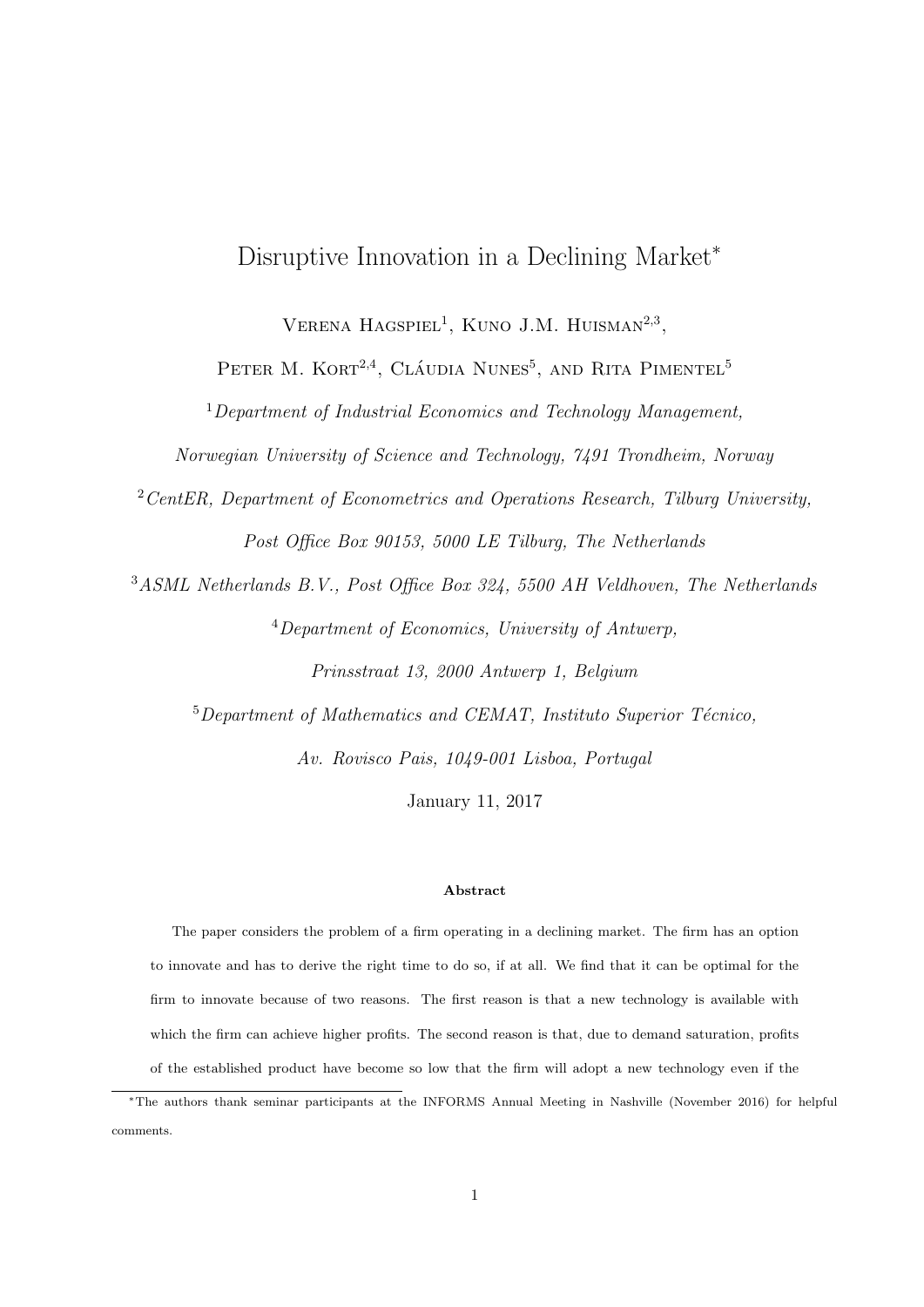newest available innovation has not improved for some time. We obtain that the firm essentially has two candidate policies for optimality: innovate early and keep on producing both the established and the new product, or innovate late and replace the established product by the new one.

# 1 Introduction

In an evolving economy demand for existing products decreases over time due to the arrival of more exciting alternatives.<sup>1</sup> This induces that firms need to change their product portfolio over time, and thus have to innovate in order to keep on making profits. This paper has the aim to study optimal firm behavior in such a setting. To do so, we study a problem of an existing incumbent producing an established product of which demand declines over time. The firm has an option to innovate, where, due to technological progress, a newer technology can produce better products. The resulting higher demand leads to higher profits. As time passes the best available new technology that can be adopted by the firm improves. So, the longer the firm waits with investing, the better the technology is that the firm can acquire and the better the products are the firm can produce.

In such a scenario the firm has the necessity to innovate, because otherwise the declining demand of the existing product diminishes its revenue over time.<sup>2</sup> In evaluating its innovation option the firm faces the following tradeoff. Adopting soon means the firm soon gets rid of the existing technology with reducing revenues, while it attracts a newer technology with higher profits. Adopting late means that, on the one hand, the firm suffers for a long time from declining profits due to the demand decrease of the established product. On the other hand, later adoption implies that, due to technological progress, the firm can attract

<sup>1</sup>An example, among many others (like, e.g., the arrival of LCD television sets that influenced demand of CRT television sets and the replacement in the semiconductor industry of 200mm wafer plants by 300mm wafer plants (see Cho and McCardle (2009))) is the introduction of solid state drives as an alternative for hard disk drives for data storage in computers. Before the current transition to solid state drives, the computer storage market has in the past decades gone through significant innovations from 14-inch, via 8-inch and 5.25-inch to 3.5-inch drives (see Kwon (2010)).

<sup>&</sup>lt;sup>2</sup>In fact, in the computer data storage industry (see footnote 1), Western Digital (producer of hard disk drives) announced in October 2015 that it plans to acquire SanDisk (producer of solid state drives) (https://www.sandisk.com/about/mediacenter/press-releases/2015/western-digital-announces-acquisition-of-sandisk).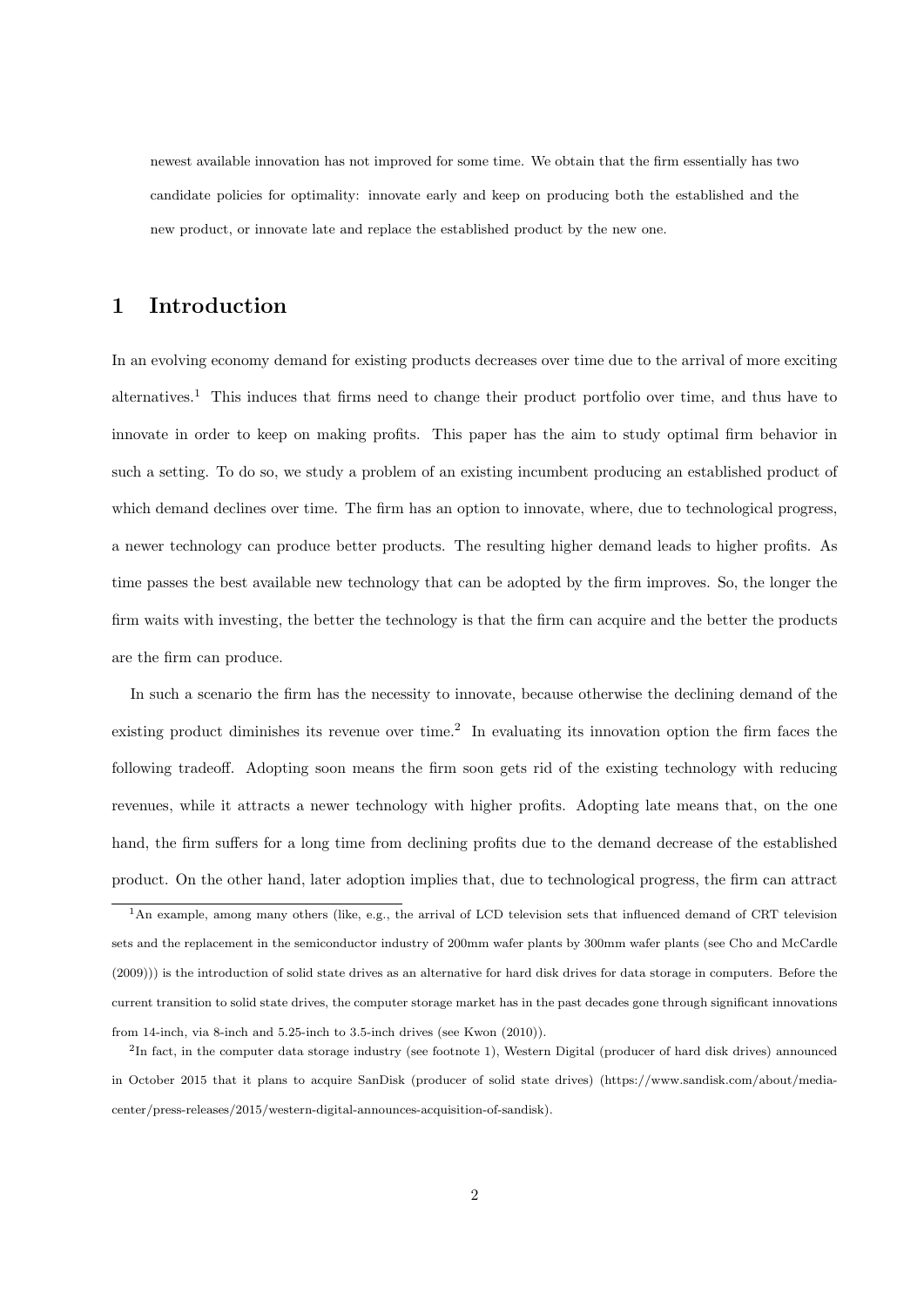a still better new technology with which the firm can obtain higher profits than when it adopted a new technology sooner.<sup>3</sup>

Existing works like Balcer and Lippman (1984), Farzin et al. (1998), Huisman (2001), and Hagspiel et al. (2015) consider similar innovation problems, but they do not consider the for us important characteristic of declining demand for the existing product. As a result we obtain that the time to innovate can be governed by two different causes. First, like in Farzin et al. (1998), a firm innovates right at the moment of arrival of a far better technology, the use of which enables the firm to produce products with much higher demand, leading to a considerable profit increase. Second, the fact that demand for the existing product declines over time implies that the firm's revenue gets lower and lower as long as it does not innovate. For this reason it could be optimal for the firm to adopt a new technology a time lag after its introduction.

The latter result is as such not new in the literature, but what is new is that it is caused by declining demand for the existing product. To exemplify, first consider Balcer and Lippman (1984) that also shows that as time passes without new technological advantages, it may become profitable to purchase an existing technology that is superior to the one in place at the firm even though it was not profitable to do so in the past. However, in that paper this is caused by the fact that the discovery time was not memoryless. Hagspiel et al. (2015) show that changing arrival rates over time of new technologies can result in firms adopting a new technology at a later point in time than when it was available for the first time. McCardle (1985) argues that such a time lag can be explained by the uncertainty regarding the profit potential of a new technology.

Unlike the just mentioned contributions, Kwon (2010) has in common with our paper that it also considers a firm with a declining profit stream over time. However, Kwon (2010), and also Hagspiel et al. (2016) that extends Kwon by considering capacity optimization, does not consider a sequence of new technologies arriving over time. Instead, it analyzes whether to exercise a single innovation opportunity. In addition the firm also has an option to exit the industry, which exists before and after the investment. Matomaki (2013) generalizes the work of Kwon (2010) by considering different stochastic processes representing profit uncertainty. Strategic interactions in a declining industry are studied by Fine and Li (1986) and Murto

 ${}^{3}$ In the computer storage industry of footnote 1, the 8-inch drives were eventually superseded by 5.25-inch drives, which are currently replaced by solid state drives (Kwon (2010)).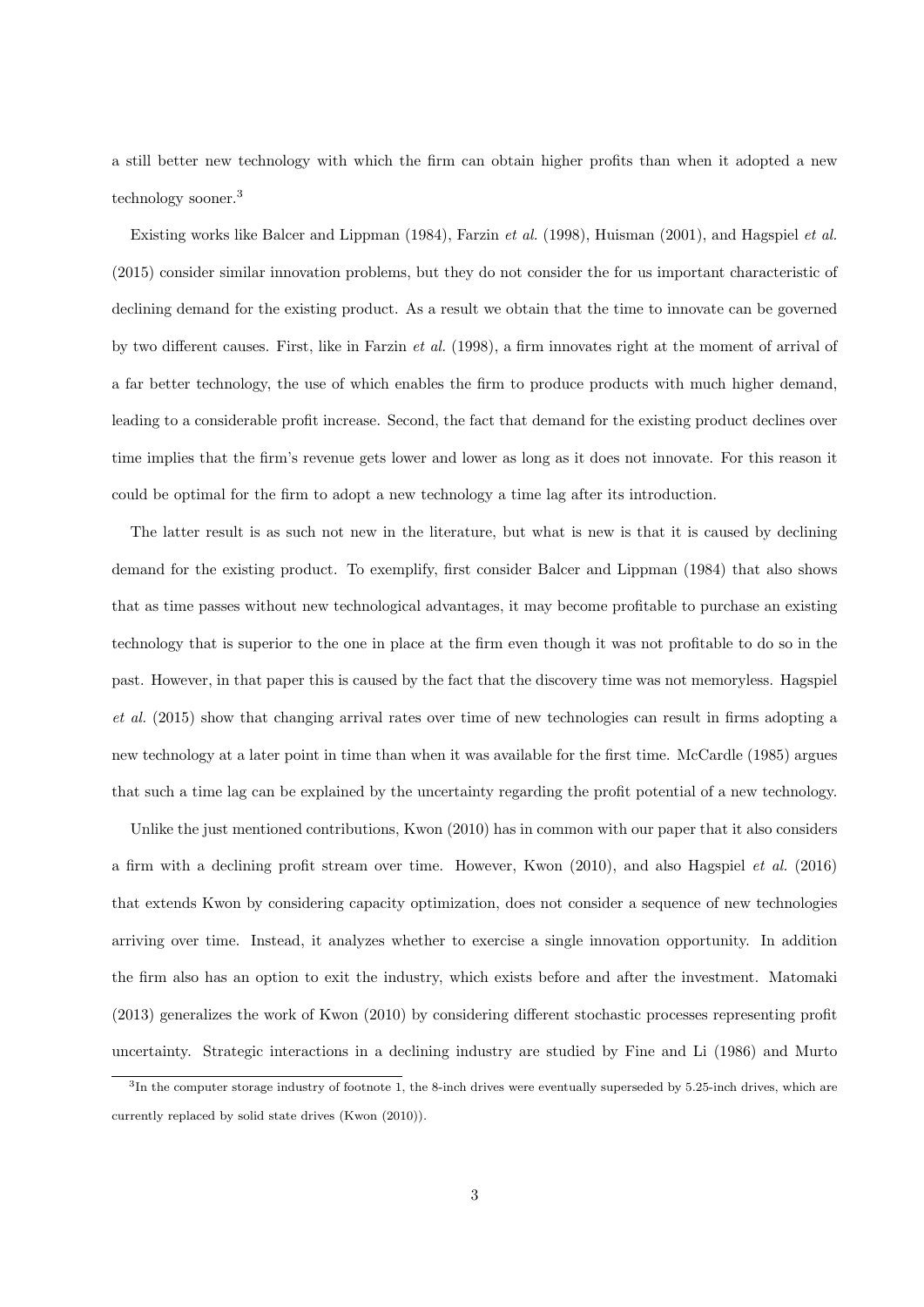(2004).

The described product innovation problem is attacked as follows in this paper. We start out by formulating a benchmark model. As in Farzin et al. (1998) technological progress is modeled as a Poisson process, where the level of the frontier technology jumps up at unknown points in time. At the moment the firm adopts the new technology, the revenue obtained from selling the new products is deterministic and linearly dependent on the level of the adopted technology. Demand for the existing product decreases over time, resulting in a reduction of the associated profit with a fixed rate. We obtain a threshold level for the technology that needs to be reached in order for the firm to invest optimally. The threshold level is increasing in the profit level of the established product, i.e. the firm delays the product innovation if the established product market is more profitable, which makes sense.

Next, we extend the model one by one to check for robustness of our obtained results. We show that, despite its simplicity, the the benchmark model has results that are generally valid. In particular we get that the threshold level does not change if the profit on the established product market is uncertain in a way that it behaves according to a geometric Brownian motion (GBM) process. Assuming uncertainty, again by introducing a GBM, for the revenue on the new product market after adoption leads to the result that again the threshold level does not change if the trend of the GBM process is zero. A positive trend on the new market accelerates the adoption process while a negative trend delays it. Remarkable is that the amount of uncertainty does not influence the threshold level. If the revenue of the new product is increasing in the technology level in a nonlinear way we can only obtain the threshold level implicitly. However, comparative statics results of the benchmark model carry over.

A more involved extension is the introduction of a cannibalization effect in the sense that introduction of the new product reduces demand and thus also revenue for the old product. Also, if the quantity of the old product is larger, revenue on the new product market is lower. This we call our main model. Where in the benchmark model the introduction of the new product at the same time stops production of the established product, here the firm also has the option to keep on producing the old product after the product innovation. Our analysis shows that essentially the firm will choose between innovating early and producing both the established and the new product simultaneously, or innovating late and abolish the established product. In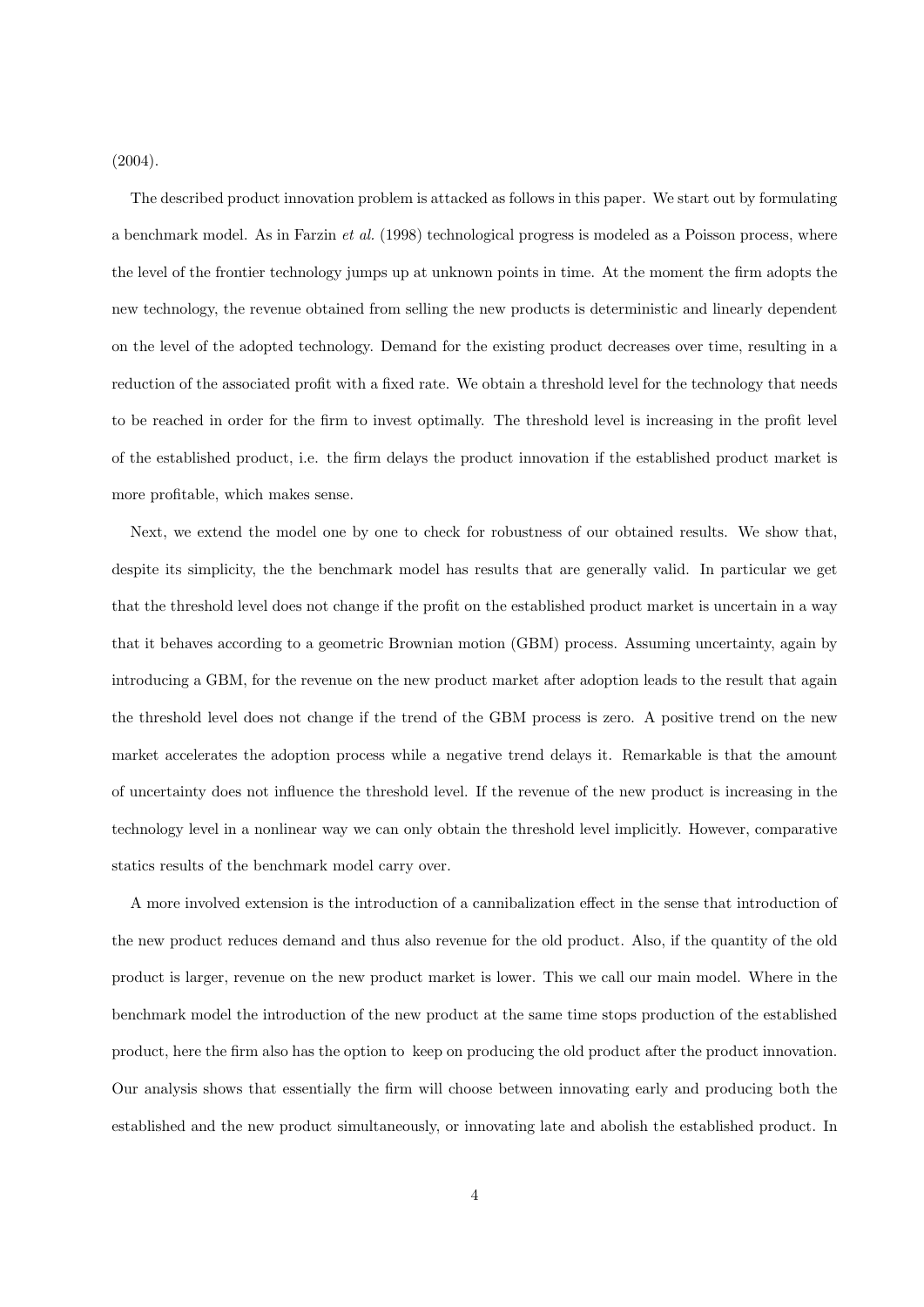the last case the firm specializes by just being active on the new product market.

The paper is organized as follows. In Section 2 the benchmark model is introduced, analyzed, and robustness is checked by considering the stochastic extensions regarding revenue on the established and the new product market, and by introducing a nonlinearity with respect to the dependence of the revenue of the new product on the technology level. Section 3 considers the main model, whereas Section 4 concludes.

# 2 Benchmark model

We consider an incumbent firm currently producing an established product. Over time demand for this product declines, because as time passes consumers get access to all kinds of alternative products in an evolving economy. For this reason profits earned on the established product market decrease over time. To capture this, we assume that the profit flow of the firm at time t is equal to  $\pi_0 x(t)$ , where x is a decreasing process, i.e.

$$
dx(t) = \alpha x(t) dt,
$$
\n(1)

with  $\alpha < 0$ .

Due to this falling profit, the firm wants to change its product portfolio. Therefore, the firm has an incentive to perform a product innovation. To do so it has to adopt a new technology with which it can produce the new products. We denote the level of technology at time t by  $\theta(t)$ . The higher  $\theta$  is, the more advanced the technology will be and the better the products are that this technology will produce. Better products imply that there will be more demand for these products, which will result in a higher revenue.

The development of  $\theta$  over time is governed by technological progress, which is exogenous to the firm. In particular we impose that new technologies arrive according to a Poisson process with rate  $\lambda > 0$ , where each arrival increases the technology level by  $u > 0$ . This gives

$$
d\theta(t) = \begin{cases} u & \text{with probability } \lambda dt, \\ 0 & \text{with probability } 1 - \lambda dt, \\ \theta(0) = \theta_0 > 0. \end{cases}
$$
 (2)

The profit flow that results from applying the new technology after the investment does not depend on time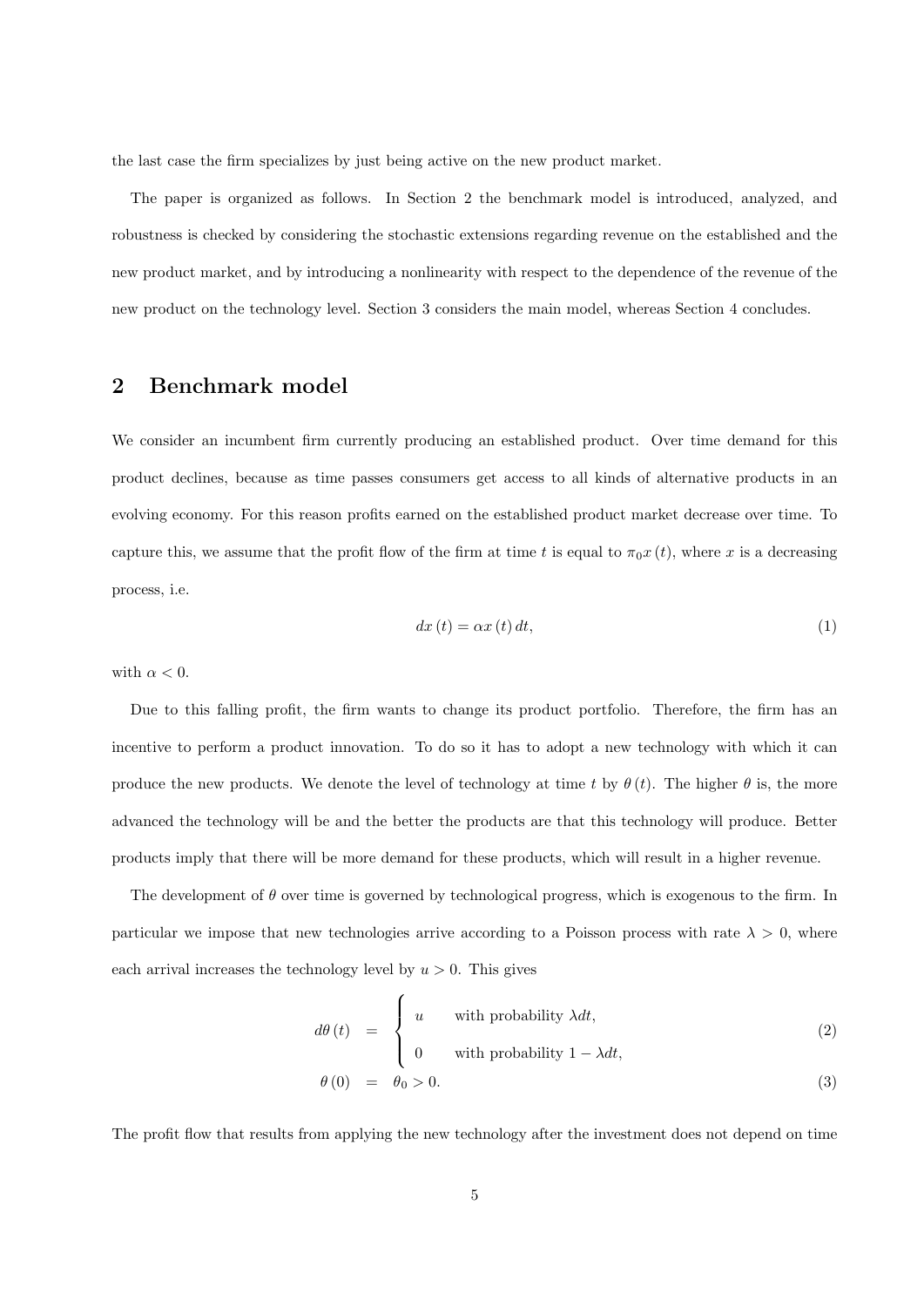and is equal to  $\pi_1(\theta) = z\theta$ , where  $\theta$  is the level of the technology at which the firm has made the investment. So, once the new technology is adopted, from that moment on the firm's instantaneous profit is linearly dependent on the level of  $\theta$  associated with the adopted technology. Innovating implies that the firm has to incur a cost of investment being equal to  $I > 0$ . We relax the assumption of constant profit in Section 2.2, where we consider other extensions as well.

#### 2.1 Results

Essentially, the firm has two reasons to innovate. The first reason is that the established product market profit has reduced too much so that keeping on to produce this established product is not economically viable for the firm. The second reason is that over time alternative technologies have been invented that are much more profitable than staying in the established product market. Translated to our model, the first reason is equivalent to a low value of  $x(t)$ , whereas the second reason implies a high value of  $\theta(t)$ .

We conclude that innovating is optimal for low values of x and high values of  $\theta$ , while the firm should keep on being active on the established product market when x is high and  $\theta$  is low. It follows that in the  $(x, \theta)$  –plane an upward-sloping curve  $\theta^*(x)$  exists on which the firm is indifferent between innovating and staying on the established product market.

The firm knows how to behave optimally once the curve  $\theta^*(x)$  is determined: it should wait until  $\theta$  has increased so much that  $\theta \geq \theta^*(x)$ , before it should innovate. Therefore, our aim in this section is to derive the threshold curve  $\theta^*(x)$ . Following Huisman (2001) we apply dynamic programming and in particular optimal stopping to achieve this. To do so, as a first step we define a value function  $F(x, \theta)$  that represents the firm's value of the project. Proposition 1 presents the functional form for this value function.

**Proposition 1** Let  $n = \lceil \frac{\theta^* - \theta}{u} \rceil$ , then the value of the firm  $F(\theta, x)$  is equal to

$$
F(\theta, x) = \begin{cases} \left(\frac{\lambda}{r+\lambda}\right)^n \left(\frac{z(\theta+nu)}{r} - I\right) \\ + \left(1 - \left(\frac{\lambda}{r+\lambda-\alpha}\right)^n\right) \frac{\pi_0 x}{r-\alpha} & \text{for } \theta \in [0, \theta^* - u), \\ \frac{\pi_0 x}{r+\lambda-\alpha} + \frac{\lambda}{r+\lambda} \left(\frac{z(\theta+u)}{r} - I\right) & \text{for } \theta \in [\theta^* - u, \theta^*), \\ \frac{z\theta}{r} - I & \text{for } \theta \in [\theta^*, \infty). \end{cases} \tag{4}
$$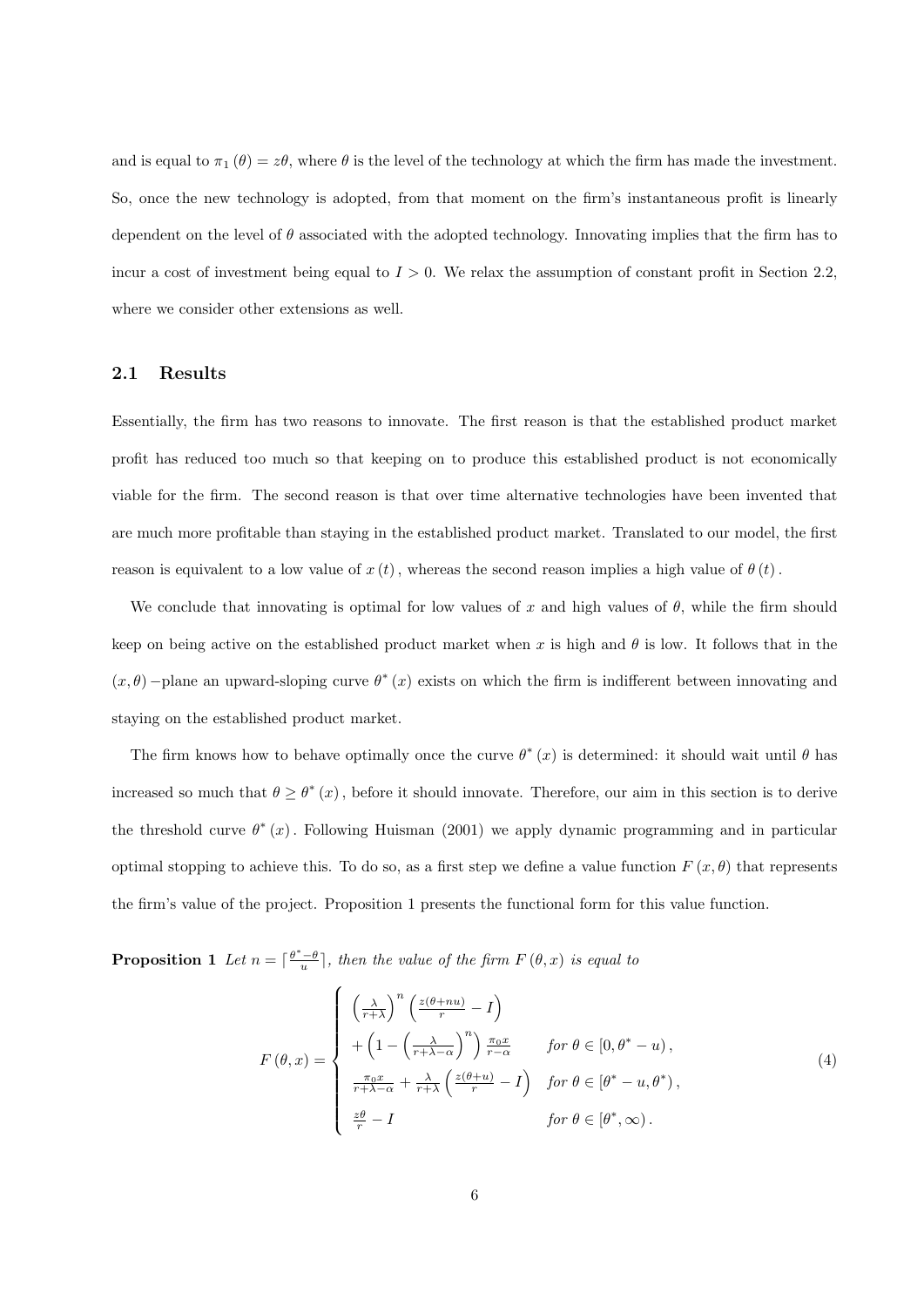Proposition 1 shows that the value function consists of three parts. Whenever  $\theta \geq \theta^*(x)$  the firm will innovate, after which it earns a profit flow of zθ. Adding it up and discounting gives a total discounted profit stream  $\frac{z\theta}{r}$ . Since innovating requires an investment outlay of I, this results in a value of the firm being equal to  $\frac{z\theta}{r} - I$ .

If the current technology level is such that  $\theta^*(x) - u \leq \theta < \theta^*(x)$ , it is optimal for the firm to innovate right after the next new technology arrival. The fraction  $\frac{\lambda}{r+\lambda}$  stands for the stochastic discount factor under a Poisson process (Huisman (2001, p.46)), i.e. it represents the expected value of one unit of money right after the next jump. This is exactly the time that the firm innovates, so we get the amount  $\frac{\lambda}{r+\lambda} \left( \frac{z(\theta+u)}{r} - I \right)$ . The first term represents what the firm earns on sales of the established product until it innovates. The denominator  $r+\lambda-\alpha$  makes sure that the resulting expected revenue stream is discounted  $(r)$ , it is corrected for the fact that the revenue stream lasts up until the next technology jump  $(\lambda)$ , and for the fact that revenue decreases over time with rate  $-\alpha$  due to the declining demand of the established product.

If the current technology level,  $\theta$ , falls below  $\theta^*(x) - u$ , the number of arrivals of new technologies until it is optimal to innovate, equals  $n = \lceil \frac{\theta^*-\theta}{u} \rceil$ . Consequently, the expected discounted value of the future new technology adoption amounts to  $\left(\frac{\lambda}{r+\lambda}\right)^n\left(\frac{z\theta^*}{r}-I\right)$ . Up until the innovation time the firm sells the established product. The term  $\frac{\pi_0 x}{r-\alpha}$  stands for the discounted revenue stream if the firm were active on the established product market forever. However, after the firm innovates, it discontinues this activity, so we need to subtract the amount  $\left(\frac{\lambda}{r+\lambda-\alpha}\right)^n \frac{\pi_0 x}{r-\alpha}$ .

The value of the firm  $F(\theta, x)$  is continuous in both arguments. It is straightforward to check that F is continuous for  $\theta = \theta^*(x) - u$ . Continuity of F for  $\theta = \theta^*(x)$  gives the threshold function  $\theta^*(x)$ , as exemplified in the next proposition.

**Proposition 2** The threshold curve  $\theta^*(x)$  is given by

$$
\theta^* (x) = \frac{r + \lambda}{r + \lambda - \alpha} \frac{\pi_0 x}{z} + \frac{\lambda u}{r} + \frac{rI}{z}.
$$
\n
$$
(5)
$$

Expression (5) is the result of equating the second and third row of the value function expression (4):

$$
\frac{\pi_0 x}{r + \lambda - \alpha} + \frac{\lambda}{r + \lambda} \left( \frac{z(\theta + u)}{r} - I \right) = \frac{z\theta}{r} - I.
$$
\n(6)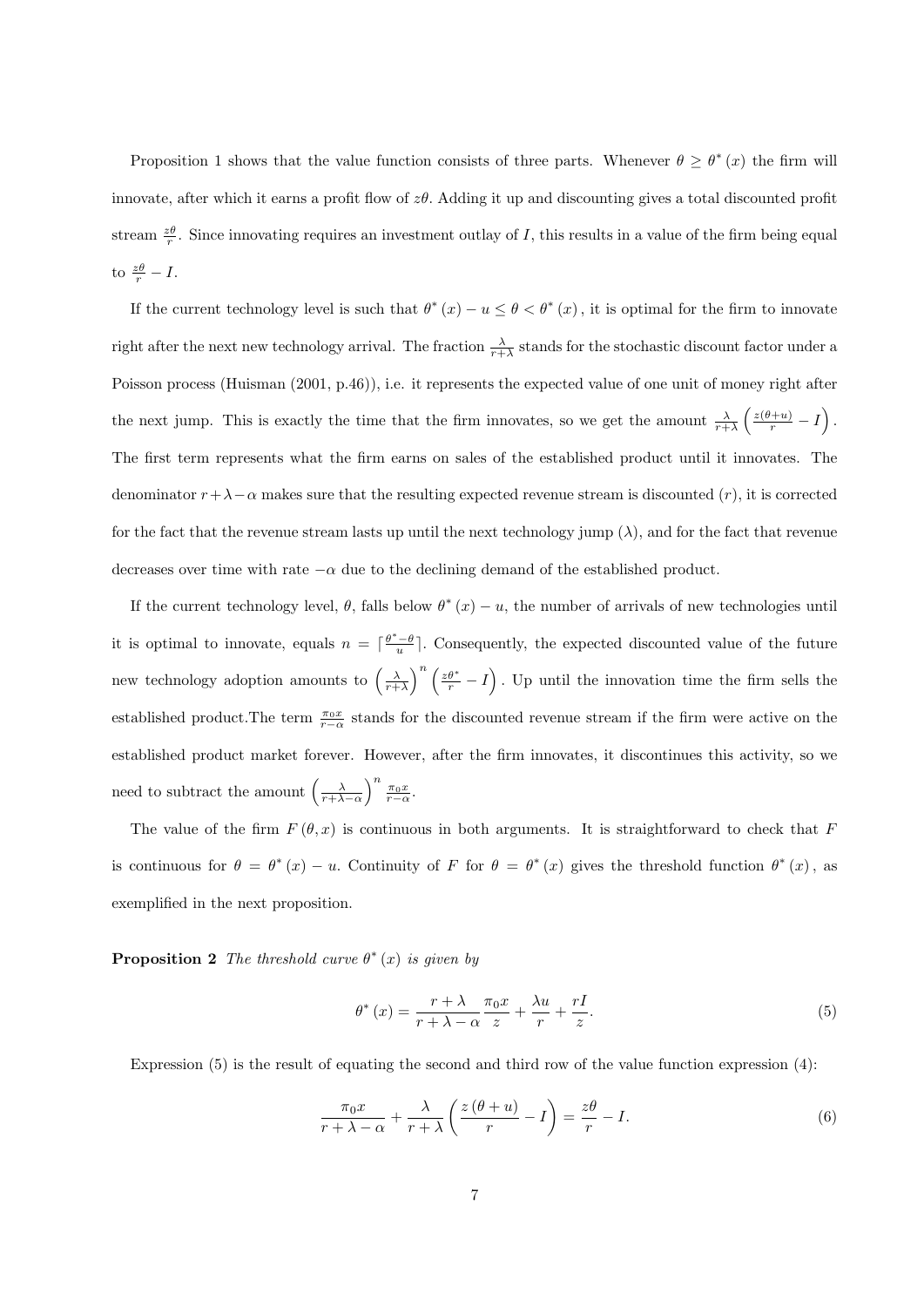It reflects that when the technology level equals  $\theta^*(x)$ , the firm is indifferent between innovating, which gives the payoff  $\frac{z\theta}{r} - I$ , and waiting for the next technology arrival, which results in extra expected revenue on the established product market,  $\frac{\pi_0 x}{r+\lambda-\alpha}$ , and the discounted payoff of innovating after the next jump, which equals  $\frac{\lambda}{r+\lambda} \left( \frac{z(\theta+u)}{r} - I \right)$ .

From (5) we conclude that indeed  $\theta^*(x)$  is an upward sloping curve in the  $(x, \theta)$  –plane. It is important to realize that the firm need not innovate at the moment a new technology arrival takes place, which corresponds to a vertical jump in the  $(x, \theta)$  –plane, but that it also can happen that the existing revenue for the established product becomes so low that innovating is optimal. This is reflected by the decrease in  $x$  over time, so this corresponds to a horizontal movement in the  $(x, \theta)$  –plane, such that innovating takes place at the moment the  $\theta^*(x)$  –curve is hit from the right. These two possibilities are graphically illustrated in Figure 1.



Figure 1: Illustration of the two possible ways of adopting: at the arrival of a new technology (vertical crossing of threshold curve) or after sufficient decrease of the current market (horizontal crossing). Parameter values used:  $r = 0.1, \lambda = 0.05, u = 0.5, I = 50, \pi_0 = 50, \alpha = -0.1, \text{ and } z = 10.$ 

**Proposition 3** The threshold curve  $\theta^*(x)$  is decreasing in z and increasing in  $\alpha$ ,  $\lambda$ ,  $\pi_0$ , I and u for a given value x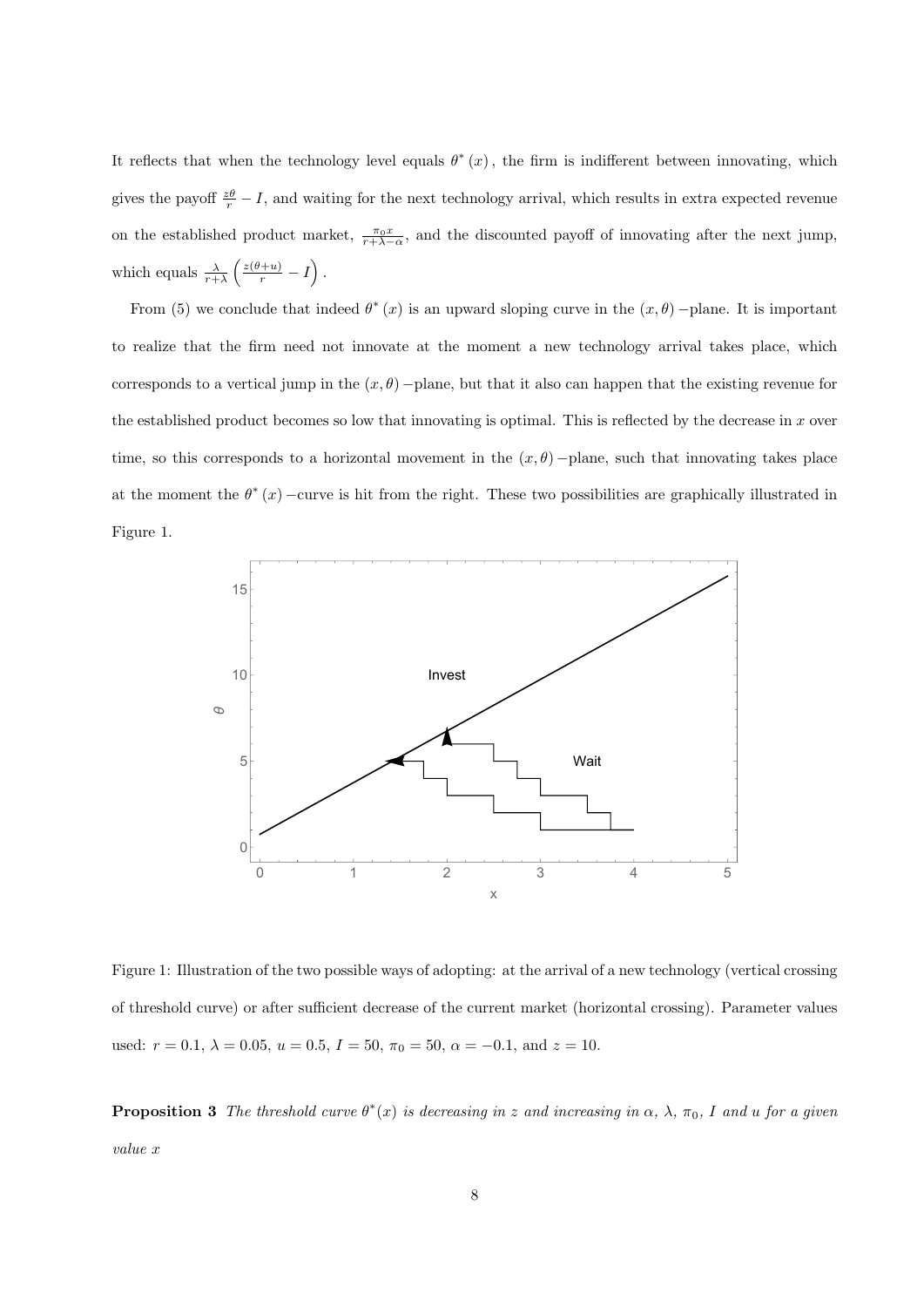The firm will innovate later if profits on the established product market are higher, which implies that  $\theta^*(x)$  is increasing in  $\pi_0$  and  $\alpha$ . On the other hand, the firm will innovate sooner if the revenue from innovating is higher, so that  $\theta^*(x)$  will be decreasing in z. Waiting for the next technology arrival is more worthwhile if it is expected to occur sooner or when the technology arrival results in a higher increase of the technology level. Therefore, it holds that  $\theta^*(x)$  is increasing in  $\lambda$  and u. If innovating is more expensive it will happen later, implying that  $\theta^*(x)$  is increasing in I.

Concerning the interest rate  $r$  there are conflicting effects. On the one hand, waiting for the next jump and innovating then gives a lower payoff because of more heavy discounting, but on the other hand the same holds for the revenue stream after innovating immediately. Therefore, we have to conclude that upfront it is not clear how the threshold level  $\theta^*(x)$  is influenced by r. This is illustrated in Figure 2.



Figure 2: Example showing that the threshold curve  $\theta^*$  for a given  $x = 5$  is first decreasing in the discount rate r and then increasing. Parameter values used:  $\lambda = 0.05$ ,  $u = 0.5$ ,  $I = 50$ ,  $\pi_0 = 50$ ,  $\alpha = -0.1$ , and  $z=10$ .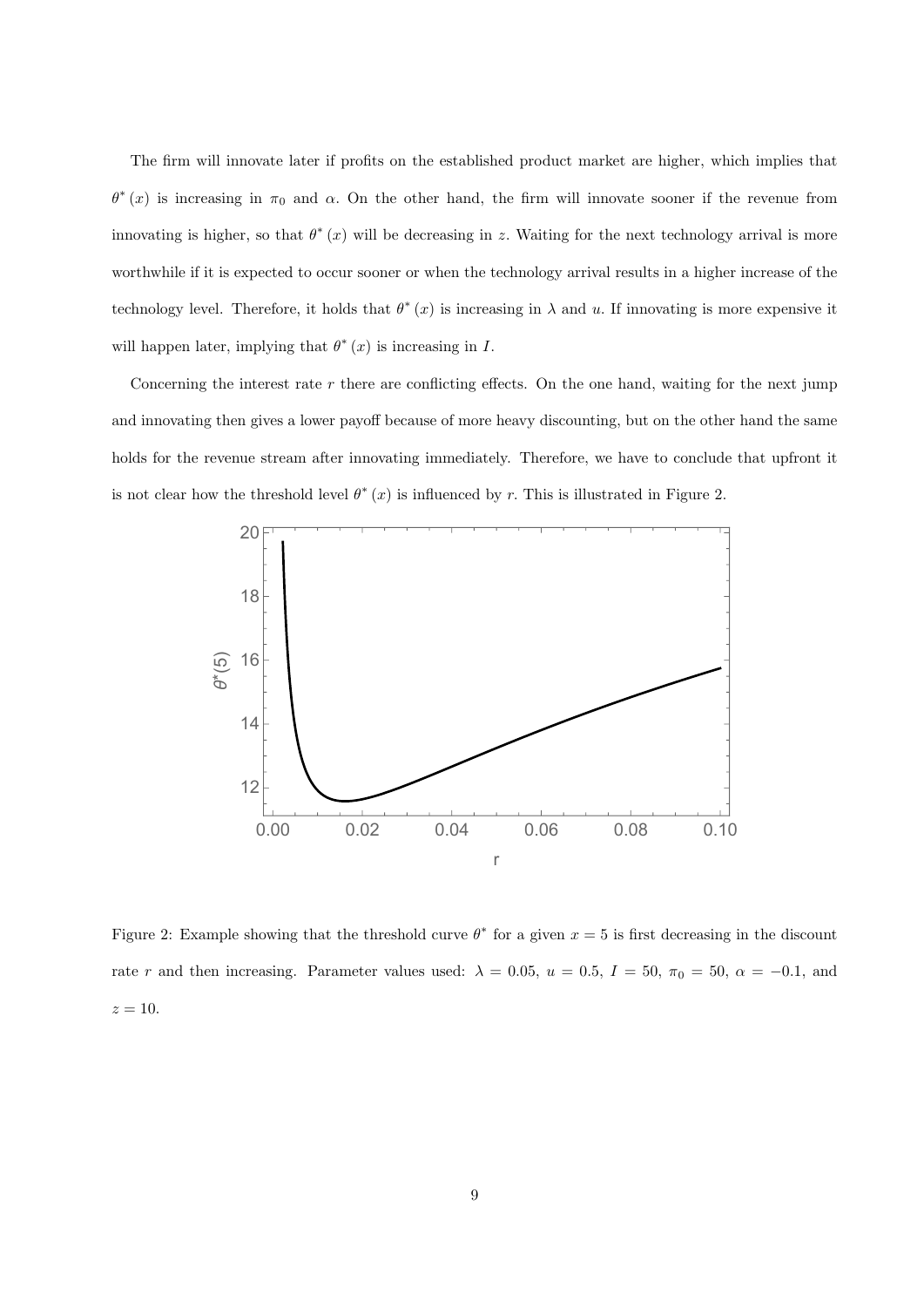## 2.2 Robustness

In this subsection we explore the robustness of our results by extending the model in three ways. First, it is assumed that the profit flow before the investment follows a geometric Brownian motion. Second, we impose that the profit flow after the investment follows a geometric Brownian motion. Finally, we assume that the profit flow after the investment is non-linear in the adopted technology level.

### 2.2.1 Geometric Brownian Motion before the investment

To make te profit flow before the investment uncertain we let the development of  $x(t)$  be governed by a Geometric Brownian motion process. To do so, we add a stochastic term to expression (1) so that we get

$$
dx(t) = \alpha x(t) dt + \sigma x(t) dz(t), \qquad (7)
$$

where, as before,  $\alpha < 0$ . Furthermore, it holds that  $\sigma > 0$ , and  $dz(t)$  is the increment of a Wiener process. The following proposition states that the results of the previous subsection still hold, implying that the level of uncertainty,  $\sigma$ , does not influence the investment decision.

Proposition 4 Making the decrease of the profit flow of the existing product follow a geometric Brownian motion does not change the value function of the firm and the optimal investment threshold boundary.

### 2.2.2 Geometric Brownian Motion after Investment

At the moment the firm innovates, the instantaneous profit obtained by selling the new product equals, as before,  $z\theta_{\tau}$ , with  $\tau$  being the moment of investment. Where in our benchmark model the instantaneous profit keeps on being fixed at this level, we now consider the situation that future profits are uncertain and satisfy a geometric Brownian motion process. So, the profit flow of the new product now equals  $zy(t)$ , where

$$
dy(t) = \mu y(t) dt + \sigma y(t) dz(t),
$$
\n(8)

with  $y(0) = \theta_{\tau}$ .

The next proposition establishes the value of the firm.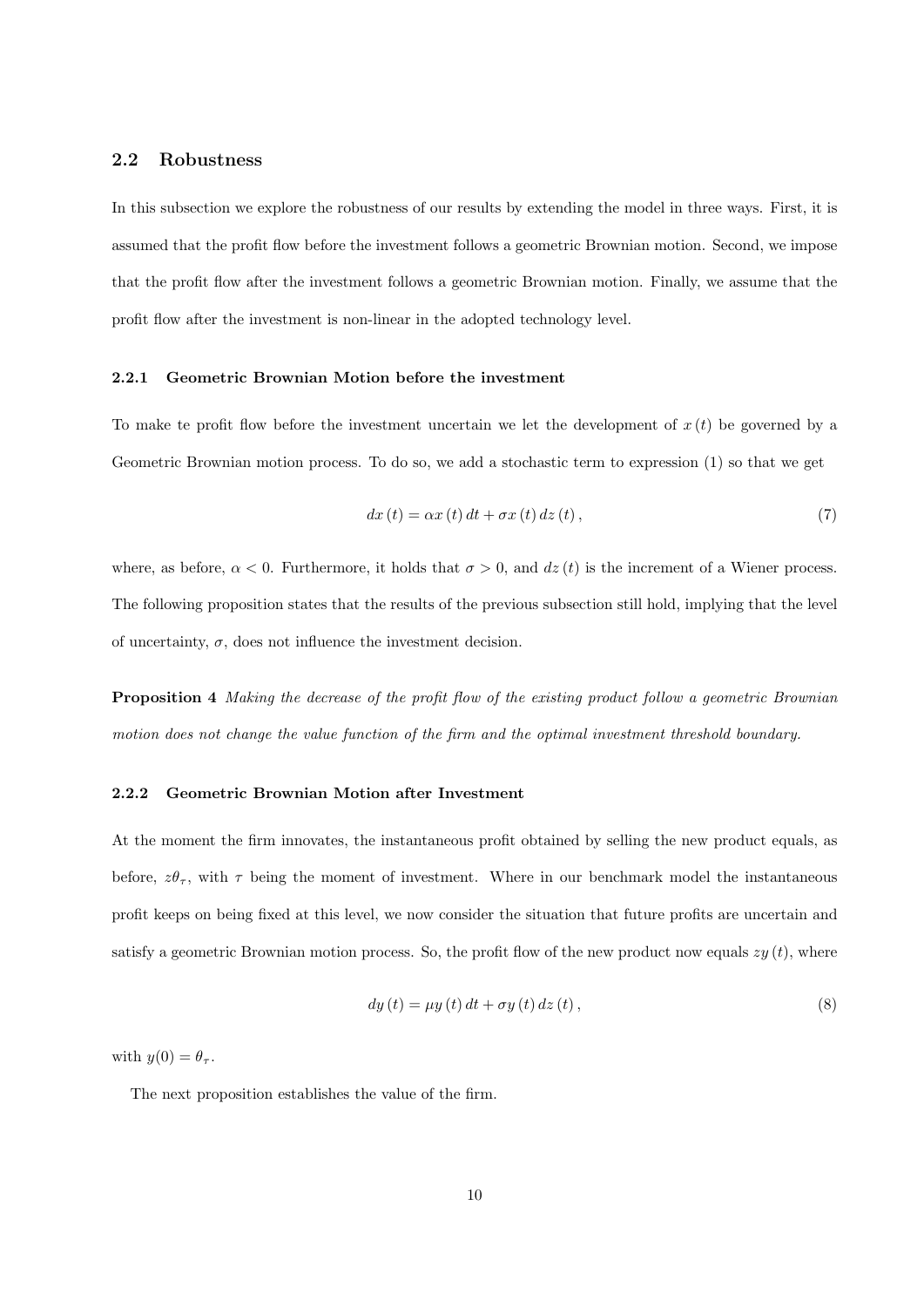**Proposition 5** Let  $n = \lceil \frac{\theta^* - \theta}{u} \rceil$ , then the value of the firm  $F(\theta, x)$  is equal to

$$
F(\theta, x) = \begin{cases} \left(\frac{\lambda}{r+\lambda}\right)^n \left(\frac{z(\theta+nu)}{r-\mu} - I\right) \\ + \left(1 - \left(\frac{\lambda}{r+\lambda-\alpha}\right)^n\right) \frac{\pi_0 x}{r-\alpha} & \text{for } \theta \in [0, \theta^* - u), \\ \frac{\pi_0 x}{r+\lambda-\alpha} + \frac{\lambda}{r+\lambda} \left(\frac{z(\theta+u)}{r-\mu} - I\right) & \text{for } \theta \in [\theta^* - u, \theta^*), \\ \frac{z\theta}{r-\mu} - I & \text{for } \theta \in [\theta^*, \infty). \end{cases} \tag{9}
$$

If we compare with the value function resulting from the benchmark model given in Proposition 1, we conclude that it is the same, except that the total discounted profit stream on the new market has been corrected for the trend parameter  $\mu$ .

We next derive the threshold function  $\theta^*(x)$ .

**Proposition 6** The threshold curve  $\theta^*(x)$  is given by

$$
\theta^*(x) = \left(\frac{r+\lambda}{r+\lambda-\alpha}\right) \left(\frac{r-\mu}{r}\right) \frac{\pi_0 x}{z} + \frac{\lambda u}{r} + \frac{I(r-\mu)}{z}.
$$
\n(10)

Compared to our benchmark model, not much changes, except that the trend parameter  $\mu$  enters the expression.

The expression for the threshold function gives rise to the following comparative statics results.

**Proposition 7** The threshold curve  $\theta^*(x)$  is decreasing in z and  $\mu$  and increasing in  $\alpha$ ,  $\lambda$ ,  $\pi_0$ , I and u for a given value x.

So the conclusions from the benchmark model are not affected by this model extension. In addition we find that, again, the uncertainty parameter  $\sigma$  does not influence the investment decision. Further, we see that the firm invests earlier if the profit flow on the new market is expected to increase.

#### 2.2.3 Non-linear new-market profit flow

A substantial simplification in the benchmark model is that the profit flow on the new market is proportional to the technology level  $\theta$ . Here we relax this assumption. In particular, Let us consider a profit flow expressed by  $\pi(\theta) = z\theta^b$  with b being a positive constant (note that for  $b = 1$  we are in the benchmark case).

The following proposition derives the value of the firm.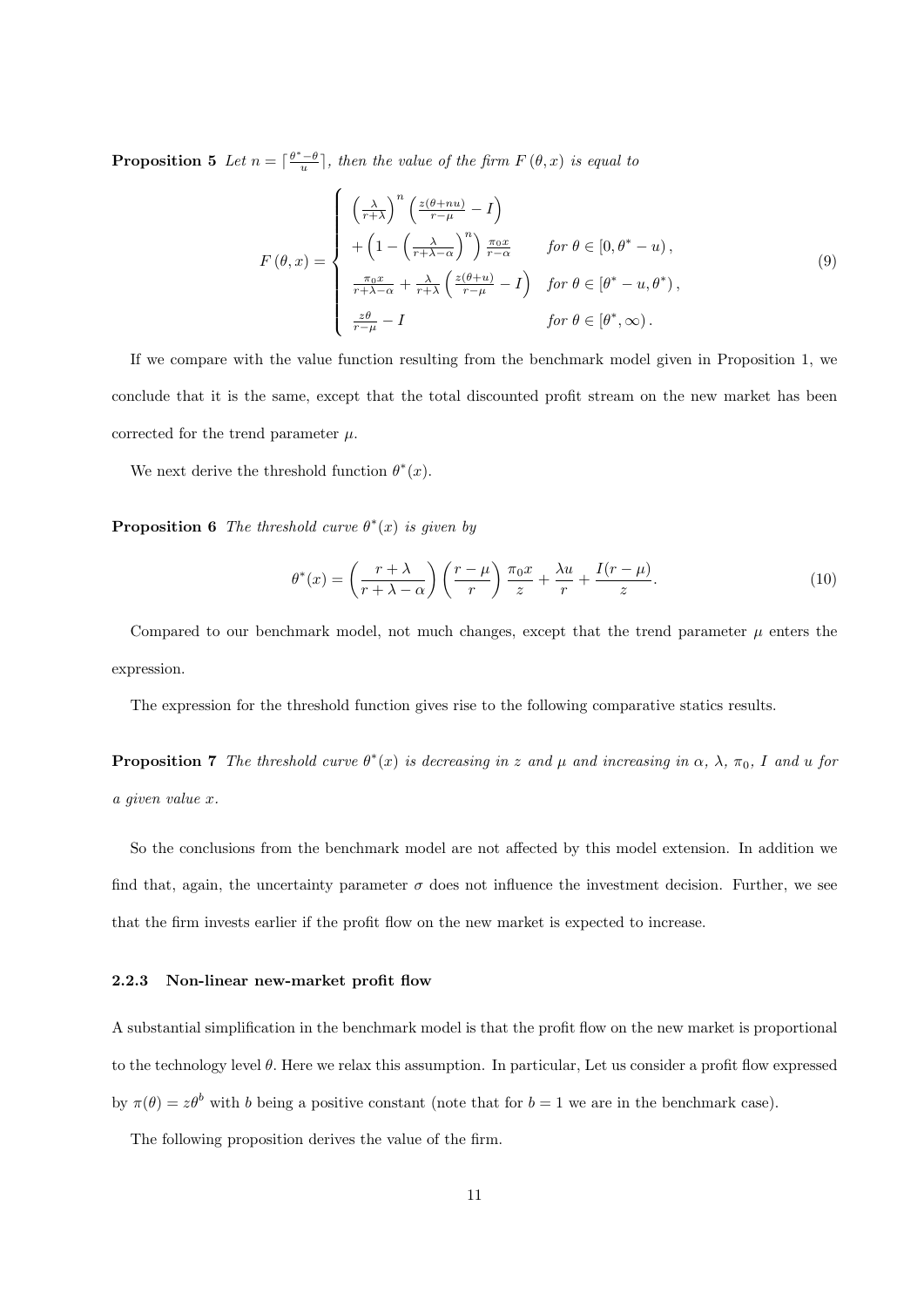**Proposition 8** Let  $n = \lceil \frac{\theta^* - \theta}{u} \rceil$ , then the value function is given by

$$
F(\theta, x) = \begin{cases} \left(\frac{\lambda}{r+\lambda}\right)^n \left(\frac{z(\theta+nu)^b}{r} - I\right) \\ + \left(1 - \left(\frac{\lambda}{r+\lambda-\alpha}\right)^n\right) \frac{\pi_0 x}{r-\alpha} & \text{for } \theta \in [0, \theta^* - u), \\ \frac{\pi_0 x}{r+\lambda-\alpha} + \frac{\lambda}{r+\lambda} \left(\frac{z(\theta+u)^b}{r} - I\right) & \text{for } \theta \in [\theta^* - u, \theta^*), \\ \frac{z\theta^b}{r} - I & \text{for } \theta \in [\theta^*, \infty). \end{cases}
$$
(11)

We conclude that the value of the firm in the benchmark case, as given in Proposition 1, essentially stays except for the obvious correction of the new market profit flow now influenced by the parameter b.

We next obtain the threshold function  $\theta^*(x)$ .

**Proposition 9** The threshold curve  $\theta^*(x)$  is implicitly given by the following equation

$$
\left(\frac{\lambda}{r+\lambda}\right)\frac{z(\theta^*+u)^b}{r} - \frac{z(\theta^*)^b}{r} + \frac{\pi_0 x}{r+\lambda-\alpha} + \left(\frac{r}{r+\lambda}\right)I = 0.
$$
\n(12)

Now the expression for the threshold curve is just implicit. Note however that  $b = 1$  results in expression (6), i.e. this expression is quite similar to the result of the benchmark model. We just have a correction for nonlinearity of the new market profit flow governed by the parameter b.

From the implicit expression of the threshold curve (11) the following comparative statics results are derived.

**Proposition 10** The threshold curve  $\theta^*(x)$  is decreasing in z, increasing in  $\alpha$ ,  $\lambda$ ,  $\pi_0$ , I, u, and b (for  $b > 1$ ), for a given value x.

So again the conclusions from the benchmark model do not change. If the profit flow on the new market is convex in  $\theta$ , the value of waiting for a larger  $\theta$  goes up, which explains why  $\theta^*(x)$  is increasing in b for  $b > 1$ .

# 3 Main model: Keep old product alive or replace

In our main model we assume that the firm can keep producing the old product after investing in the innovative product. The price in the existing market is assumed to be equal to

$$
p_0(t) = x(t) (1 - \gamma q_0).
$$
 (13)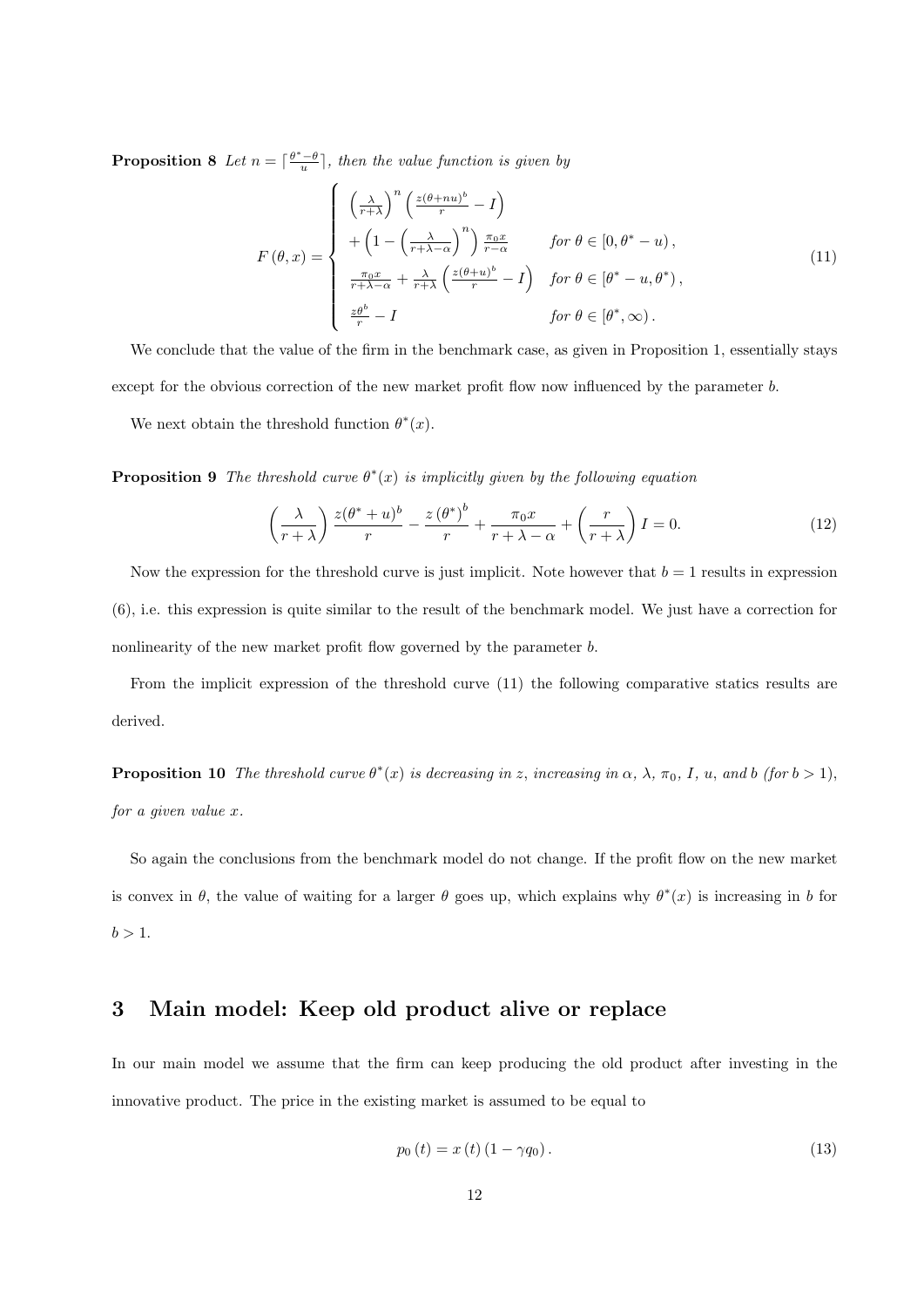After introduction of the innovative product in the market the market structure changes and the following demand system arises in case the firm chooses to keep the old product alive:

$$
p_0(t) = x(t) (1 - \gamma q_0 - \eta q_1 \theta), \qquad (14)
$$

$$
p_1(t) = \theta (1 - \gamma q_1 - \eta q_0 x(t)). \tag{15}
$$

In this case the profit flow after the investment is given by  $\hat{\pi}_0(\theta) x + \hat{z}^A(x) \theta$  in case the old product stays alive, where  $\hat{\pi}_0 (\theta) = (1 - \gamma q_0 - \eta q_1 \theta) q_0$  and  $\hat{z}^A (x) = (1 - \gamma q_1 - \eta q_0 x) q_1$ .

If it is optimal to replace the old product by the innovative one, the profit flow in the new market is equal to  $\hat{z}^R \theta$ , where  $\hat{z}^R = (1 - \gamma q_1) q_1$ .

The optimal stopping problem is given by

$$
F(\theta, x) = \sup_{\tau_1} \mathbb{E} \left[ \int_0^{\tau_1} \pi_0 x(s) e^{-rs} ds - e^{-r\tau_1} I \right] + \sup_{\tau_2} \left[ \int_{\tau_1}^{\tau_2} \left( \hat{\pi}_0(\theta_{\tau_1}) x(s) + \hat{z}^A(x(s)) \theta \right) e^{-rs} ds + \int_{\tau_2}^{\infty} \hat{z}^R \theta e^{-rs} ds \right] \right].
$$
 (16)

**Proposition 11** The firm will keep the old product if it adopts a technology with level  $\theta$  less than  $\hat{\theta}$ , where

$$
\hat{\theta} = \frac{1 - \gamma q_0}{2\eta q_1},\tag{17}
$$

and will replace the olde product otherwise.

From Proposition 11 we conclude that the choice of whether the firm adds the innovative product to the product portfolio or replaces the old product depends solely on the technology level  $\theta$  adopted. If the firm decides to adopt the technology level  $\theta > \hat{\theta}$ , then it is optimal to replace the old product with the new one, otherwise, it is optimal to add the new product to the product portfolio. Therefore,  $\tau_2$  is always equal to either  $\tau_1$  or  $\infty$ , and we can simplify the optimal stopping problem to

$$
F(\theta, x) = \sup_{\tau_1} \mathbb{E} \left[ \int_0^{\tau_1} \pi_0 x(s) e^{-rs} ds - e^{-r\tau_1} I \right] + \max \left[ \int_{\tau_1}^{\infty} \left( \hat{\pi}_0(\theta_{\tau_1}) x(s) + \hat{z}^A(x(s))\theta \right) e^{-rs} ds, \int_{\tau_2}^{\infty} \hat{z}^R \theta e^{-rs} ds \right] \right].
$$
 (18)

Figure 3 shows the different regions that should be considered to derive the threshold boundary. Regions 1 and 5 are defined as the region where even after the next jump the firm will not invest, where in region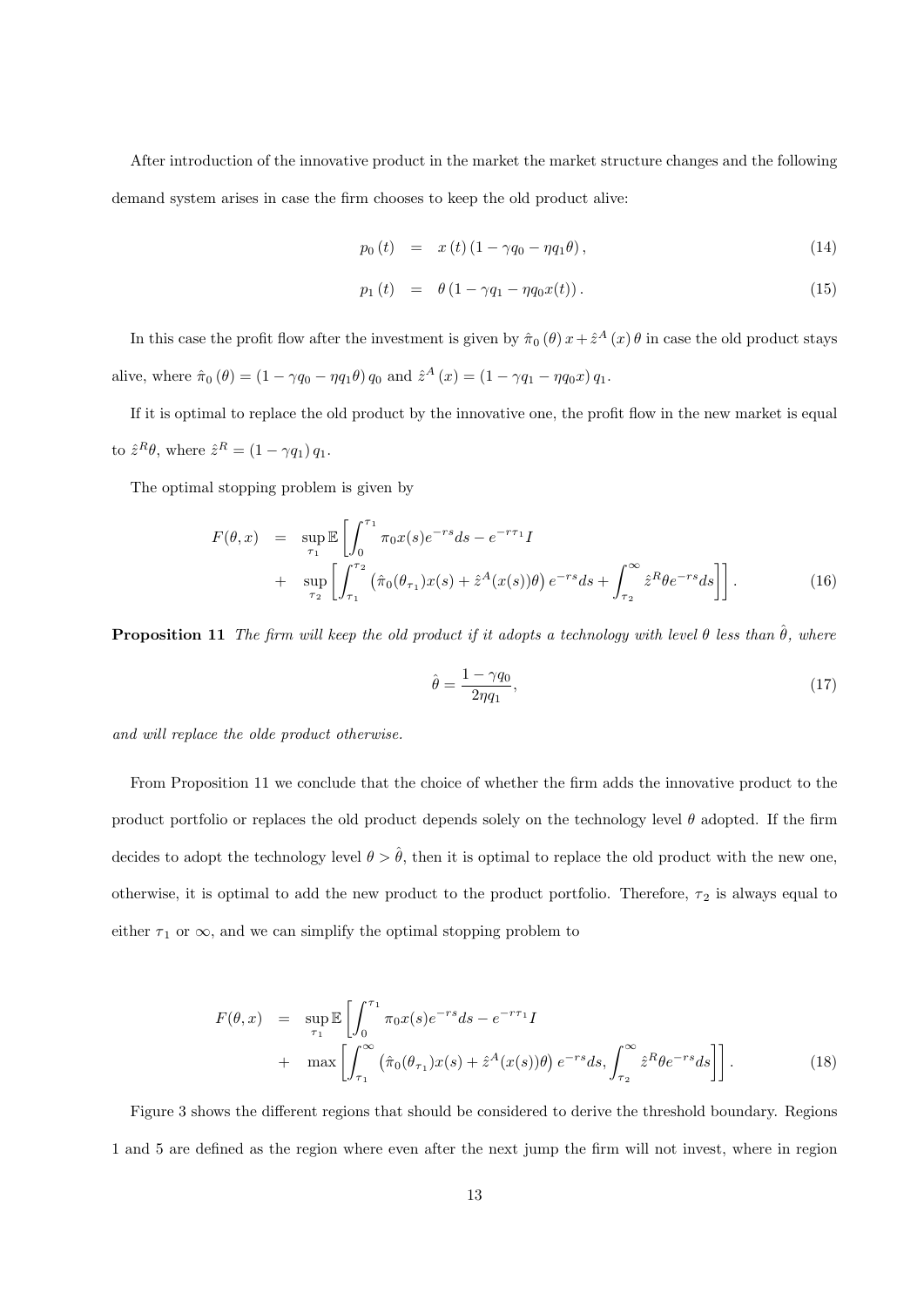5 the technology level is already that high that we know that the firm will never choose add, but will always go for replace. Mathematically, we have that  $R1 = \{(\theta, x) | \theta < \min(\theta^*(x) - u, \hat{\theta})\}$  and  $R5 =$  $\left\{(\theta, x) \left|\hat{\theta} \leq \theta < \theta^*(x) - u\right.\right\}$ . In region 2, defined as  $R2 = \left\{(\theta, x) \left|\theta^*(x) - u \leq \theta < \min\left(\theta^*(x), \hat{\theta} - u\right)\right.\right\}$ , the firm will invest after the next jump or after sufficient decrease of the first market in region 4, which is defined as  $R4 = \{(\theta, x) | \theta^*(x) \leq \theta < \hat{\theta}\}$ . In region 4 the firm will add the new product to its portfolio. After a technology arrival in regions 3 or 6 the firm will invest in region 7, where it will replace the current technology. Region 3 is defined as  $R3 = \{(\theta, x) | \max(\theta^*(x) - u, \hat{\theta} - u) \leq \theta < \min(\theta^*(x), \hat{\theta})\}\$ . A sufficient decrease of the current market will bring the firm from region 3 to region 4. Region 6 is defined such that we know that the technology level is high enough to ensure that investment will result in replacing the current technology, mathematically  $R6 = \left\{ (\theta, x) \middle| \max (\hat{\theta}, \theta^*(x) - u) \leq \theta < \theta^*(x) \right\}$ . Region 7 is the investment region for replace, i.e.  $RT = \left\{ (\theta, x) \middle| \max(\hat{\theta}, \theta^*(x)) \leq \theta \right\}.$ 



Figure 3: The regions that need to be considered to derive the threshold boundary and the possible ways to end up in the investment regions 4 and 7.

To derive the threshold curve we need the value functions for regions 2, 3, 4, 6, and 7.<sup>4</sup> The following  $\frac{4 \text{We do not specify the value function for regions 1 and 5, the reason is that it will just be a mathematically exercise with }$ good bookkeeping of the number of jumps needed till the other regions are reached and the value function is not needed to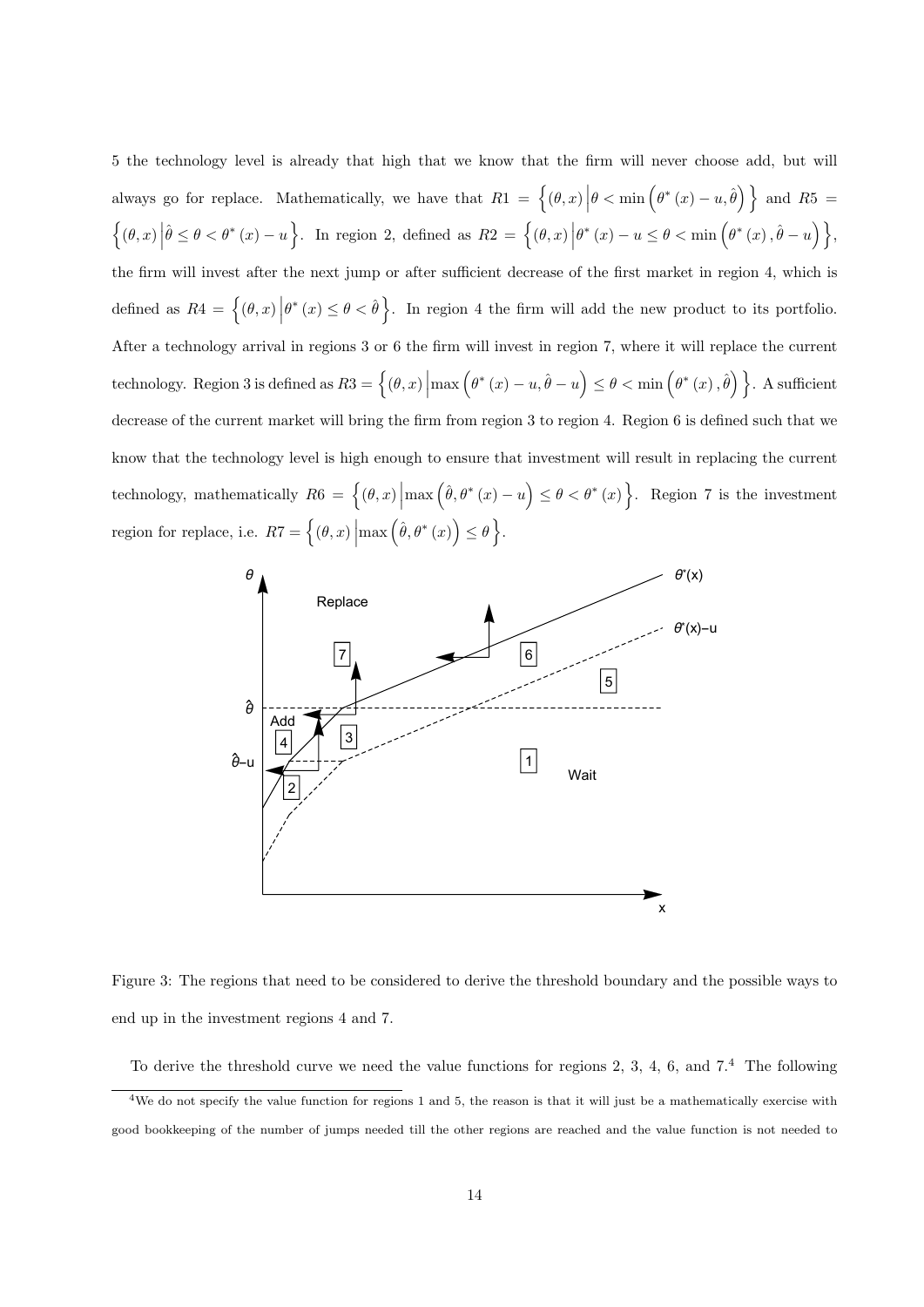proposition specifies the value function for these regions.

**Proposition 12** The value function in the investment regions  $(4 \text{ and } 7)$  and the regions where investment will take place after the next technology jump or sufficient decrease of the profitability of the first market (2, 3, and 6) is given by

$$
F(\theta, x) = \begin{cases} \frac{\pi_0 x}{r + \lambda - \alpha} + \frac{\lambda}{r + \lambda} \left( \frac{\hat{\pi}_0(\theta + u)x}{r - \alpha} + q_1 \left( \frac{1 - \gamma q_1}{r} - \frac{\eta q_0 x}{r - \alpha} \right) (\theta + u) - I \right) & \text{for region 2,} \\ \frac{\pi_0 x}{r + \lambda - \alpha} + \frac{\lambda}{r + \lambda} \left( \frac{\hat{z}^R(\theta + u)}{r} - I \right) & \text{for region 3 and 6,} \\ \frac{\hat{\pi}_0(\theta)x}{r - \alpha} + q_1 \left( \frac{1 - \gamma q_1}{r} - \frac{\eta q_0 x}{r - \alpha} \right) \theta - I & \text{for region 4,} \\ \frac{\hat{z}^R \theta}{r} - I & \text{for region 7.} \end{cases}
$$

Using value matching at the threshold boundary and the value function of Proposition 13 we can derive the threshold boundary which is specified in Proposition 13.

**Proposition 13** Let us define  $\hat{x}_1$  and  $\hat{x}_2$  as follows  $\hat{x}_1 = \inf \left( x \Big| \theta^*(x) = \hat{\theta} - u \right)$  and  $\hat{x}_2 = \inf \left( x \Big| \theta^*(x) = \hat{\theta} \right)$ ,

which leads to

$$
\hat{x}_1 = \frac{\frac{1-\gamma q_0}{2\eta q_1} - \left(\frac{Ir}{q_1(1-\gamma q_1)} + \frac{\lambda u}{r}\right)}{\frac{(q_0(1-\gamma q_0))( \lambda + r)}{(q_1(1-\gamma q_1))(-\alpha + \lambda + r)}},\tag{20}
$$
\n
$$
\hat{x}_2 = \frac{(r-\alpha)(-\alpha + \lambda + r)\left(2\eta Ir^2 - r(\gamma q_1 - 1)(\gamma q_0 + 2\eta q_1 u - 1) - 2\eta \lambda q_1 u(\gamma q_1 - 1)\right)}{2\eta q_0 r(\lambda + r)((r-\alpha)(\gamma q_0 + 2\eta q_1 u - 1) + 2\eta \lambda q_1 u)}.
$$

The theshold curve  $\theta^*(x)$  is given by

$$
\theta^*(x) = \begin{cases}\n\frac{\lambda u}{r} + \frac{I - \frac{\pi_0 x}{r(r - \alpha)} \left(\frac{\alpha \lambda}{r + \lambda - \alpha}\right)}{\frac{\hat{x}R}{r} - \frac{2\eta q_0 q_1 x}{r - \alpha}} & \text{for } x \in [0, \hat{x}_1), \\
\frac{\frac{r}{r + \lambda} I + \frac{\lambda}{r + \lambda} \frac{\hat{x}R}{r} u - \frac{\lambda}{r + \lambda - \alpha} \frac{\pi_0 x}{r - \alpha}}{\frac{\hat{x}R}{r + \lambda} - \frac{2\eta q_0 q_1 x}{r - \alpha}} & \text{for } x \in [\hat{x}_1, \hat{x}_2), \\
\frac{r + \lambda}{r + \lambda - \alpha} \frac{\pi_0 x}{\hat{x}R} + \frac{\lambda u}{r} + \frac{rI}{\hat{x}R} & \text{for } x \in [\hat{x}_2, \infty).\n\end{cases}
$$
\n
$$
(22)
$$

It turns out that it is not always the case that  $\hat{x}_1 < \hat{x}_2$  and as a result the threshold curve between regions 3 and 4 can be decreasing, see Figure 4 for an illustration.

Following the arc in Figure 4 different  $\theta$  regions are passed. Consider the x-interval  $(\hat{x}_2, \hat{x}_1)$  and let θ gradually increase from 0 on. If we do so, we pass the following regions. First,  $0 < θ < θ^*(x) - u$ , which is region 1, where firm is active on the old market and also does so after the next jump. Second,  $\theta^*(x) - u < \theta < \hat{\theta} - u$ , which is region 2, where firm is active on the old market but will enter the add

derive our economic results.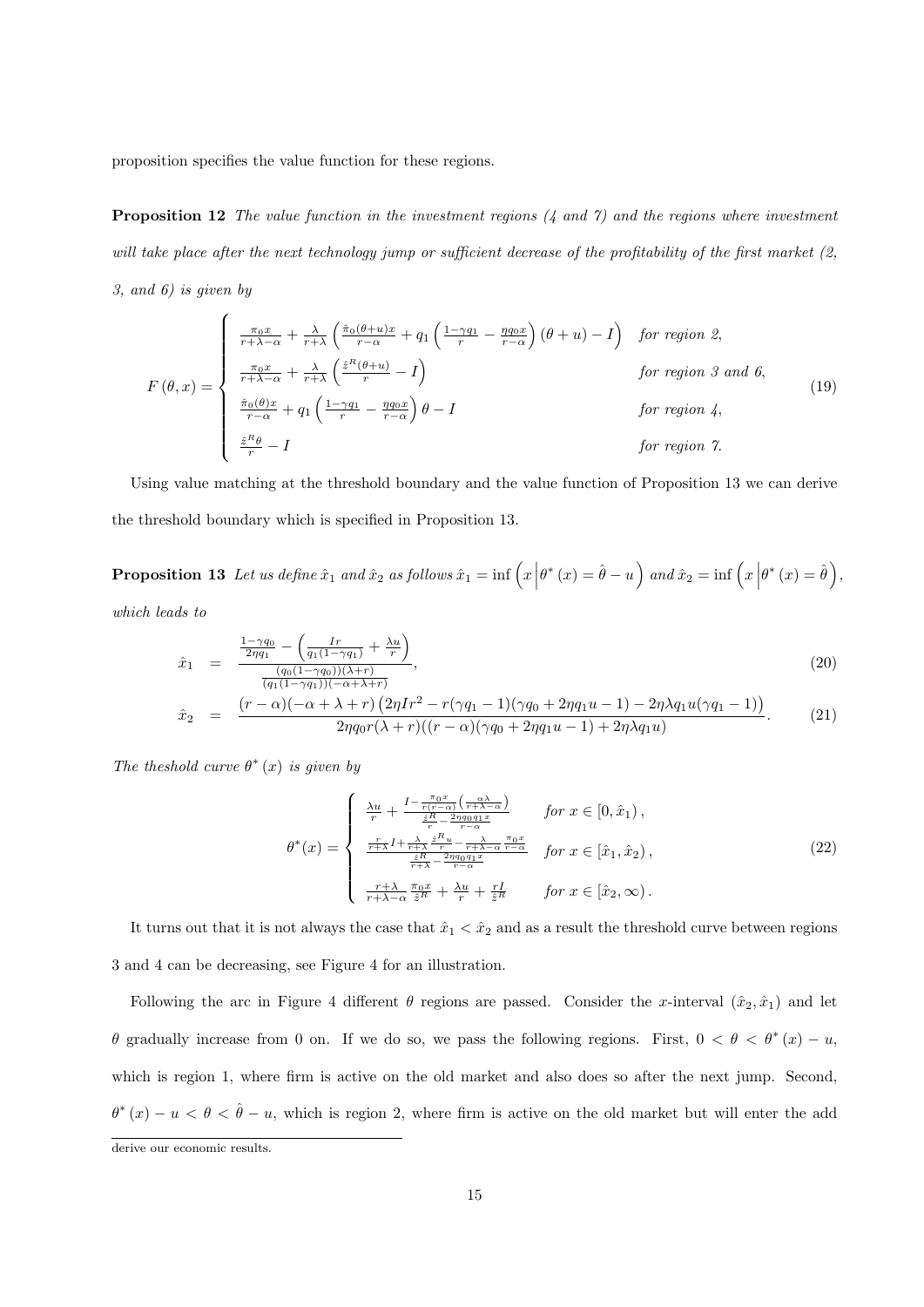

Figure 4: Parameter values  $r = 0.1$ ,  $\lambda = 0.05$ ,  $u = 0.5$ ,  $I = 50$ ,  $q_0 = 0.5$ ,  $q_1 = 0.1$ ,  $\alpha = -0.05$ , and  $z = 10$ lead to a decreasing threshold curve between regions 3 and 4.

investment region after the next jump. Third,  $\hat{\theta} - u < \theta < \theta^*(x)$ , region 1 where firm is active on old market and also does so after the next jump. Fourth,  $\theta^*(x) < \theta < \theta^*(x)$  (note this interval is not empty (mathematicians do not ?faint?, notation is just sloppy), but when  $\theta$  goes up we intersect  $\theta^*(x)$  three times): the firm innovates in region 4 being the add region  $\theta^*(x) < \theta < \hat{\theta}$ : region 3 where the firm is active on the old market but will enter replace investment region after the next jump and enters add investment region as soon as x horizontally hits the  $\theta^*(x)$  curve. Fifth,  $\hat{\theta} < \theta < \theta^*(x)$ , region 6, which is the same as region 3 except that now firm also enters the replace investment region as soon as x horizontally hits the  $\theta^*(x)$ curve. Sixth,  $\theta^*(x) < \theta$ : the firm innovates in region 7 being the replace investment region.

So we have an inaction region, region 3 (and also region 6) in between the innovation regions 4 and 7. This is caused by the fact that the boundary between regions 3 and 4 has decreasing slope. This implies that, given that no jump occurs, the firm innovates later for larger theta. To find out why this can be optimal, distinguish the following two effects: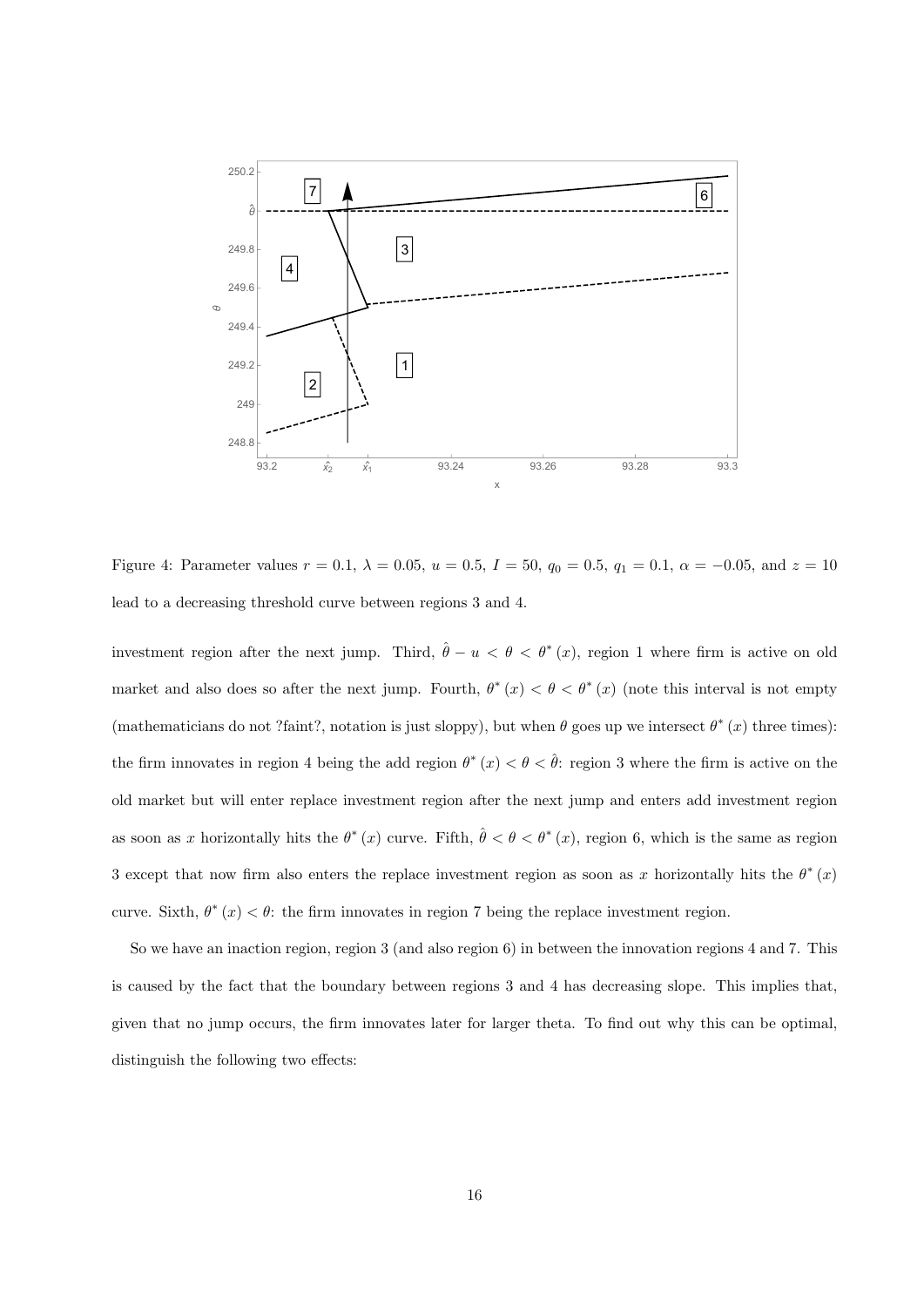EFFECT 1: if a firm moves from region 3 into region 4, then instantaneous profit changes as follows:

$$
\pi_{add} - \pi_{oldmarket} = x(1 - \gamma q_0 - \eta q_1 \theta) q_0 + \theta (1 - \gamma q_1 - \eta q_0 x) q_1 - x(1 - \gamma q_0) q_0
$$

$$
= \theta (1 - \gamma q_1 - 2\eta q_0 x) q_1.
$$

The part between brackets is positive, otherwise there would not have been an incentive to innovate. So we conclude due to this effect innovation is more profitable for larger  $\theta$ .

EFFECT 2: if a firm moves from region 3 into region 4 it gives up the option to replace instead of add. Hence, as long as the firm stays in region 3, it keeps the option to replace. The value of this option is larger when the difference between the instantaneous profit in case of replace and in case of add is larger, where replace takes place after the next jump. Hence the value of the option to replace goes up with  $\pi_{replace}(\theta + u) - \pi_{add}(\theta)$ , where

$$
\pi_{replace}(\theta + u) - \pi_{add}(\theta) = (\theta + u)(1 - \gamma q_1)q_1 - (x(1 - \gamma q_0 - \eta q_1 \theta)q_0 + \theta(1 - \gamma q_1 - \eta q_0 x)q_1)
$$
  
= 
$$
u(1 - \gamma q_1)q_1 - (x(1 - \gamma q_0 - 2\eta q_1 \theta)q_0).
$$

Hence, keeping the option to replace alive goes up with  $\theta$ , which explains why innovating immediately is less profitable for larger  $\theta$ . Therefore one stays in region 3 for a longer time when  $\theta$  is larger so that the boundary has decreasing slope.

So, if the boundary between regions 3 and 4 increases, as in Figure 4, EFFECT 1 dominates. In case the boundary decreases, EFFECT 2 dominates.

It would be interesting to see under which circumstances EFFECT 2 dominates. Probably when  $\eta$  is relatively large. And also when the next jump occurs soon ( $\lambda$  large) and the jump is large (u large). Also when the expression for discounting after the next jump,  $\frac{\lambda}{r+\lambda}$  is close to one requiring that r is small. I think some numerical experiments where we verify this, would be fruitful.

We found that for small  $\eta$  that the threshold curve 2b5 is decreasing in x. This has to be checked further. In particular we have to check the slope of  $\theta^* 2b5 = \frac{ax-b}{cx-d}$ . It follows that  $\frac{\partial \theta^* 2b5}{\partial x} = \frac{ad-bc}{(cx-d)^2}$ . Furthermore we should check the same for the threshold curve 2a5.

The derivative of  $\theta_{2b5}^*$  is given by  $\frac{\partial \theta^* 2b5}{\partial x} = \frac{ad - cb}{(cx - d)^2}$ . The sign of the derivative depends on the sign of the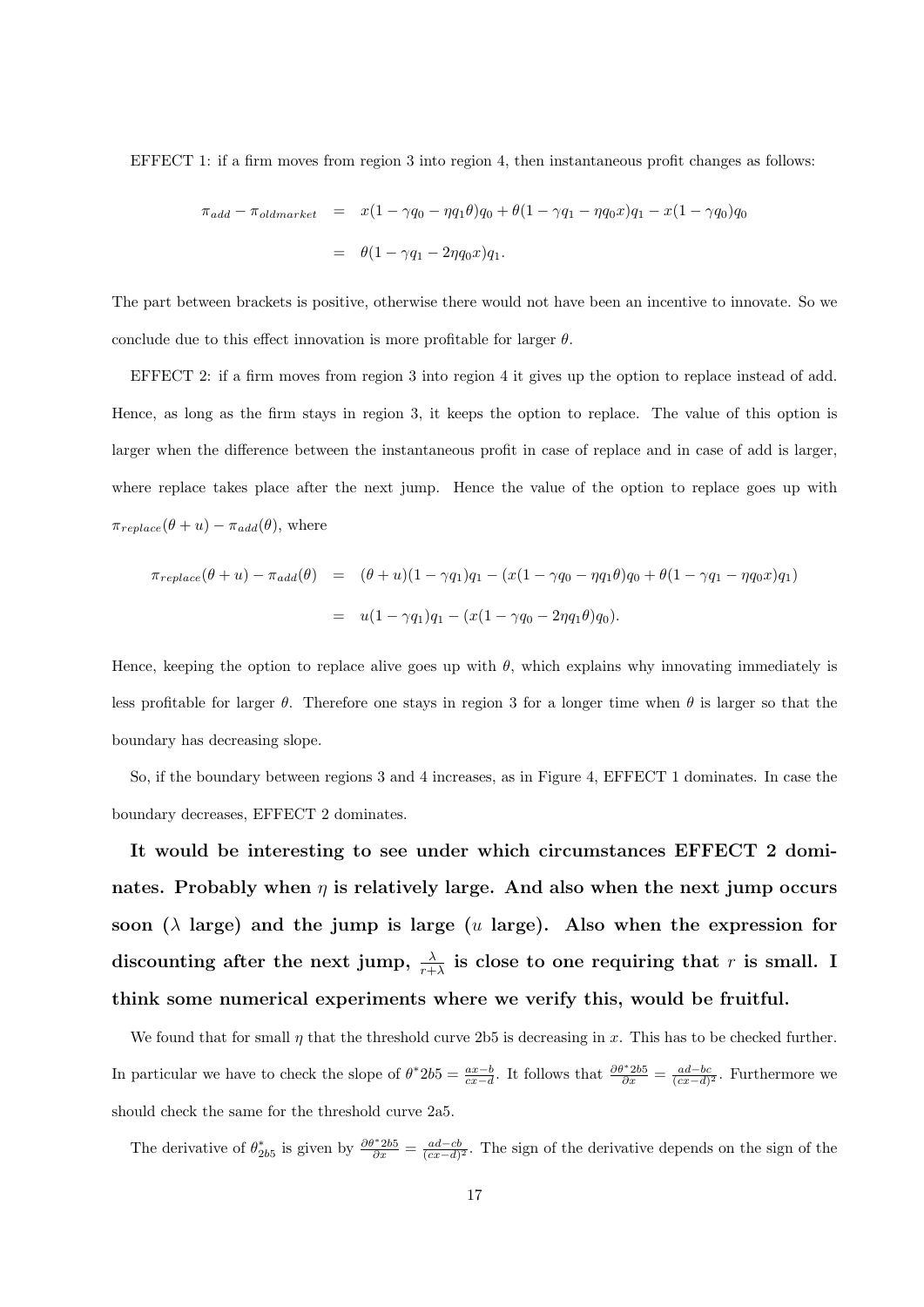numerator  $ad - cb$  which is equal to

$$
\frac{(q_0q_1)\left(2\eta Ir^2(-\alpha+\lambda+r)+\lambda(\gamma q_1-1)(r(\gamma(-q_0)-2\eta q_1u+1)+2\eta q_1u(\alpha-\lambda))\right)}{r(r-\alpha)(\lambda+r)(-\alpha+\lambda+r)}\tag{23}
$$

Therewith we can conclude that  $\frac{\partial \theta_{2b5}^*}{\partial x} > 0$  if  $\eta > \frac{r(1-\gamma q_0)}{2(r+\lambda-\alpha)q_1u} - \frac{r^2I}{2\lambda q_0q_1^2(1-\gamma q_1)}$ 

The derivative of  $\theta_{2a5}^*$  is given by  $\frac{\partial \theta^* 2a5}{\partial x} = \frac{ad - cb}{(cx - d)^2}$ . The sign of the derivative depends on the sign of the numerator  $ad - cb$  which is equal to

$$
\frac{q_0 q_1 \left(2\eta I r^2 \left(-\alpha + \lambda + r\right) - \alpha \lambda (\gamma q_0 - 1)(\gamma q_1 - 1)\right)}{r^2 (r - \alpha)(-\alpha + \lambda + r)}\tag{24}
$$

$$
\frac{q_0 q_1}{r^2 (r - \alpha)(r + \lambda - \alpha)} \left[ 2\eta I r^2 (r + \lambda - \alpha) - \alpha \lambda (1 - \gamma q_0)(1 - \gamma q_1) \right]
$$
 (25)

Therewith, we conclude that  $\frac{\partial \theta_{2a5}^*}{\partial x} > 0$  if  $2\eta Ir^2(r + \lambda - \alpha) - \alpha\lambda(1 - \gamma q_0)(1 - \gamma q_1) > 0$  which always holds since  $\alpha > 0$ .

Add proposition for result on  $\eta$  and state it holds for  $\eta$  small, I small,  $\alpha$  very negative,  $q_0$  small and u small. Look at price equation, make sure price is positive and use that for the denominator of the threshold between 3 and 4

# 4 Conclusion

Further research: capacity choice, game, learning.

# A Proofs of proposition

### Needs adjustments to reflect propositions in main text.

**Proof of Proposition 1** We have two states variables  $\theta$ , the state of the technology, and x, the level of the current profit. The optimal investment threshold  $\theta^*$  will then be a function of x. In the continuation region the firm chooses not to undertake the investment and in the stopping region the firm does invest. The continuation region can be split up in two parts, in the first the firm will not invest after the next jump  $\{(\theta, x) | \theta < \theta^*(x) - u\}$  and in the second part the firm will invest after the next technology arrival  $\{(\theta, x) | \theta^*(x) - u \leq \theta < \theta^*(x) \}.$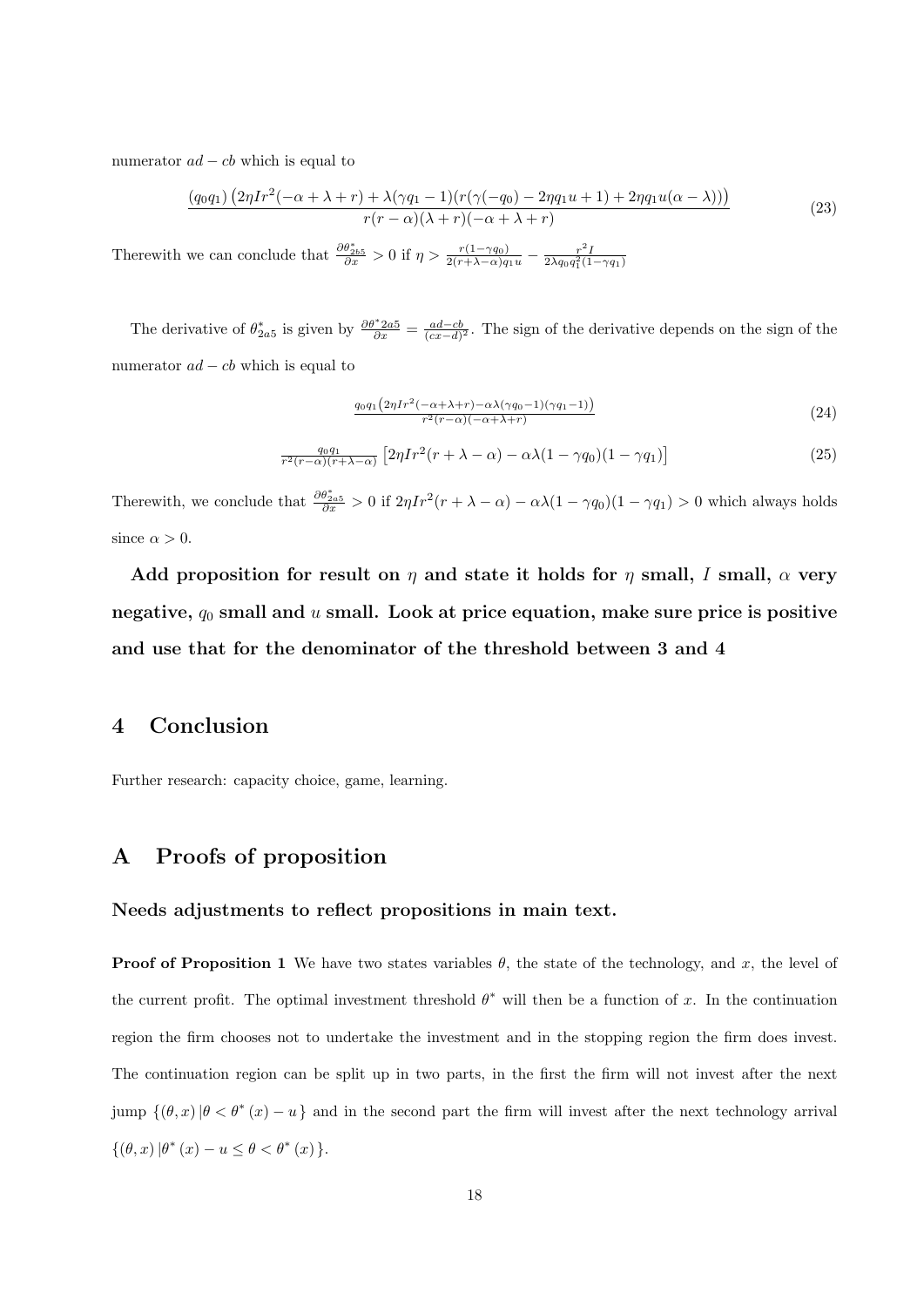The value of the firm in the stopping region is independent of the level of x and denoted by  $V(\theta)$  and is equal to

$$
V(\theta) = \int_{t=0}^{\infty} \pi_1(\theta) \exp(-rt) dt - I = \frac{\pi_1(\theta)}{r} - I = \frac{z\theta}{r} - I.
$$
 (26)

In the second part of the continuation the following Bellman equation should hold

$$
rF\left(\theta,x\right) = \pi_0 x + \lim_{dt \downarrow 0} \frac{1}{dt} E\left[dF\left(\theta,x\right)\right].\tag{27}
$$

Using Itô's lemma we find

$$
E\left[dF\left(\theta,x\right)\right] = \alpha x \frac{\partial F\left(\theta,x\right)}{\partial x} dt + \lambda dt \left(V\left(\theta+u\right)-F\left(\theta,x\right)\right) + o\left(dt\right). \tag{28}
$$

Substitution of (71) and (78) into equation (77) gives

$$
(r + \lambda) F(\theta, x) = \pi_0 x + \lambda \left( \frac{z(\theta + u)}{r} - I \right) + \alpha x \frac{\partial F(\theta, x)}{\partial x}.
$$
 (29)

To find the solution of equation (79) we first search for the solution to the homogeneous differential equation that is implied by equation (79):

$$
(r + \lambda) F(\theta, x) = \alpha x \frac{\partial F(\theta, x)}{\partial x}.
$$
\n(30)

We guess the solution

$$
F(\theta, x) = A_0 x^{\beta_0}.
$$
\n(31)

Substitution of this guess in equation (30) gives

$$
(r + \lambda) A_0 x^{\beta_0} = \alpha \beta_0 A_0 x^{\beta_0}, \qquad (32)
$$

which leads to

$$
\beta_0 = \frac{r + \lambda}{\alpha}.\tag{33}
$$

We conclude that the solution to the homogeneous equation is equal to

$$
F(\theta, x) = A_0 x^{\frac{r+\lambda}{\alpha}}.\tag{34}
$$

A guess for the particular solution of differential equation (79) is

$$
F(\theta, x) = \gamma_0 x + \gamma_1 \theta + \gamma_2,\tag{35}
$$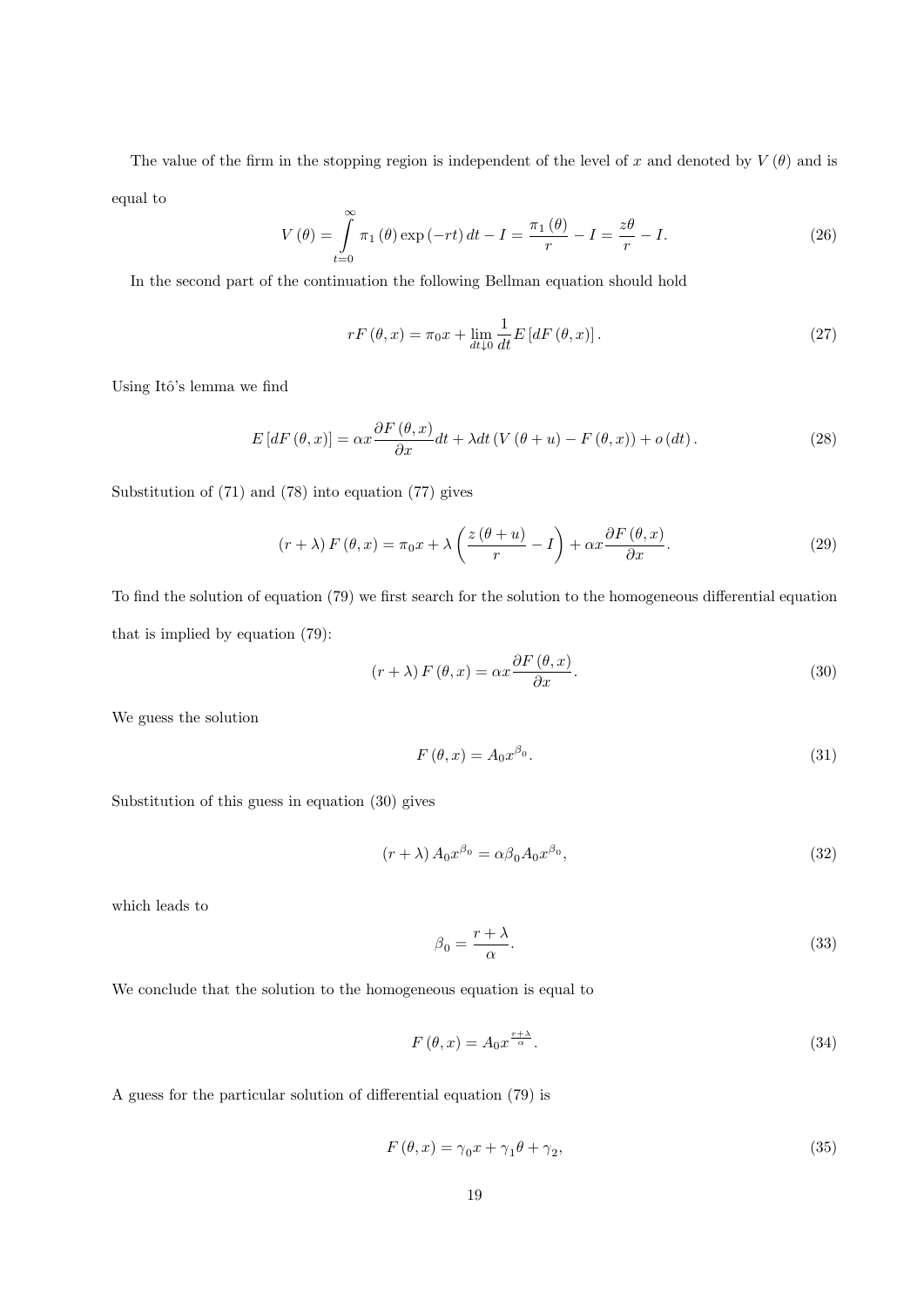which leads to

$$
\gamma_0 = \frac{\pi_0}{r + \lambda - \alpha},\tag{36}
$$

$$
\gamma_1 = \frac{\lambda}{r + \lambda} \frac{z}{r},\tag{37}
$$

$$
\gamma_2 = \frac{\lambda}{r + \lambda} \left( \frac{zu}{r} - I \right). \tag{38}
$$

We conclude that the solution of the equation (79) is given by

$$
F(\theta, x) = A_0 x^{\frac{r+\lambda}{\alpha}} + \frac{\pi_0 x}{r+\lambda - \alpha} + \frac{\lambda}{r+\lambda} \left( \frac{z(\theta + u)}{r} - I \right).
$$
 (39)

In the first part of the continuation the following Bellman equation should hold

$$
rF\left(\theta,x\right) = \pi_0 x + \lim_{dt \downarrow 0} \frac{1}{dt} E\left[dF\left(\theta,x\right)\right].\tag{40}
$$

Using Itô's lemma we find

$$
E\left[dF\left(\theta,x\right)\right] = \alpha x \frac{\partial F\left(\theta,x\right)}{\partial x} dt + \lambda dt \left(F\left(\theta+u,x\right)-F\left(\theta,x\right)\right) + o\left(dt\right). \tag{41}
$$

Substitution of (41) into equation (40) gives

$$
rF(\theta, x) = \pi_0 x + \alpha x \frac{\partial F(\theta, x)}{\partial x} + \lambda (F(\theta + u, x) - F(\theta, x)).
$$
\n(42)

To find the solution of equation (42) we first search for the solution to the homogeneous differential equation that is implied by this equation:

$$
(r + \lambda)F(\theta, x) = \alpha x \frac{\partial F(\theta, x)}{\partial x} + \lambda F(\theta + u, x). \tag{43}
$$

Considering this differential equation, we expect that the solution will have separate terms in  $x, \theta$ , and a cross term both containing x and  $\theta$ . Following Huisman (2001, p. 38) and Øksendal (2009, p. 55), we guess the solution

$$
F(\theta, x) = A_1 x^{\beta_1} + A_2 \beta_2^{\theta} + A_3 x \beta_3^{\theta}.
$$
\n(44)

Substitution of this guess in equation (43) gives

$$
(r+\lambda)\left(A_1x^{\beta_1} + A_2\beta_2^{\theta} + A_3x\beta_3^{\theta}\right) = \alpha x \left(\beta_1 A_1 x^{\beta_1 - 1} + A_3\beta_3^{\theta}\right) + \lambda \left(A_1x^{\beta_1} + A_2\beta_2^{\theta + u} + A_3x\beta_3^{\theta + u}\right),
$$
 (45)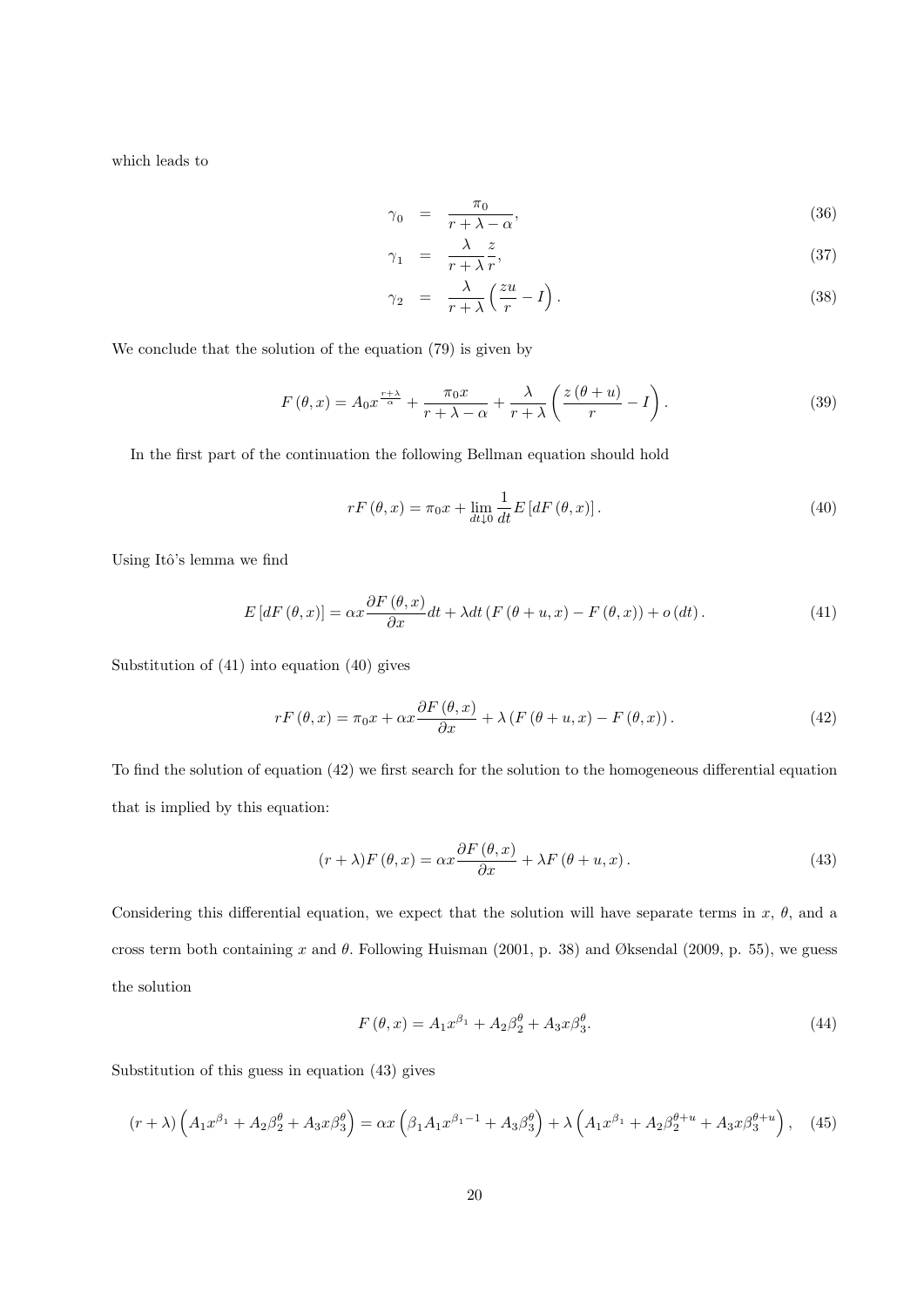which leads to

$$
\beta_1 = \frac{r}{\alpha},\tag{46}
$$

$$
\beta_2 = \left(\frac{\lambda}{r+\lambda}\right)^{-\frac{1}{u}},\tag{47}
$$

$$
\beta_3 = \left(\frac{\lambda}{r + \lambda - \alpha}\right)^{-\frac{1}{u}}.\tag{48}
$$

We conclude that the solution to the homogeneous equation is equal to

$$
F(\theta, x) = A_1 x^{\frac{r}{\alpha}} + A_2 \left(\frac{\lambda}{r + \lambda}\right)^{-\frac{\theta}{u}} + A_3 x \left(\frac{\lambda}{r + \lambda - \alpha}\right)^{-\frac{\theta}{u}}.
$$
 (49)

A guess for the particular solution of differential equation (42) is

$$
F(\theta, x) = \gamma_3 x,\tag{50}
$$

which leads to

$$
\gamma_3 = \frac{\pi_0}{r - \alpha}.\tag{51}
$$

We conclude that the solution of the equation (42) is given by

$$
F(\theta, x) = A_1 x^{\frac{r}{\alpha}} + A_2 \left(\frac{\lambda}{r + \lambda}\right)^{-\frac{\theta}{u}} + A_3 x \left(\frac{\lambda}{r + \lambda - \alpha}\right)^{-\frac{\theta}{u}} + \frac{\pi_0 x}{r - \alpha}.
$$
 (52)

The previous derivations lead to the following value function for the firm

$$
F(\theta, x) = \begin{cases} A_1 x^{\frac{r}{\alpha}} + A_2 \left(\frac{\lambda}{r+\lambda}\right)^{-\frac{\theta}{u}} + A_3 x \left(\frac{\lambda}{r+\lambda-\alpha}\right)^{-\frac{\theta}{u}} + \frac{\pi_0 x}{r-\alpha} & \text{for } \theta < \theta^*(x) - u, \\ A_0 x^{\frac{r+\lambda}{\alpha}} + \frac{\pi_0 x}{r+\lambda-\alpha} + \frac{\lambda}{r+\lambda} \left(\frac{z(\theta+u)}{r} - I\right) & \text{for } \theta^*(x) - u \le \theta < \theta^*(x), \\ \frac{z\theta}{r} - I & \text{for } \theta \ge \theta^*(x). \end{cases}
$$
(53)

There are five unknowns left  $A_0$ ,  $A_1$ ,  $A_2$ ,  $A_3$ , and the boundary threshold  $\theta^*(x)$ . There are two value matching conditions to be satisfied, between the first and second part of the continuatuon region and between the continuation and stopping region. Furthermore we know that for  $x = 0$  the value of the firm is finite, therefore since  $\alpha < 0$  we know that  $A_0 = 0$  and  $A_1 = 0$ .

Value matching at  $\theta = \theta^* - u$  gives

$$
A_2 \left(\frac{\lambda}{r+\lambda}\right)^{-\frac{\theta^*-u}{u}} + A_3 x \left(\frac{\lambda}{r+\lambda-\alpha}\right)^{-\frac{\theta^*-u}{u}} + \frac{\pi_0 x}{r-\alpha} = \frac{\pi_0 x}{r+\lambda-\alpha} + \frac{\lambda}{r+\lambda} \left(\frac{z\theta^*}{r} - I\right). \tag{54}
$$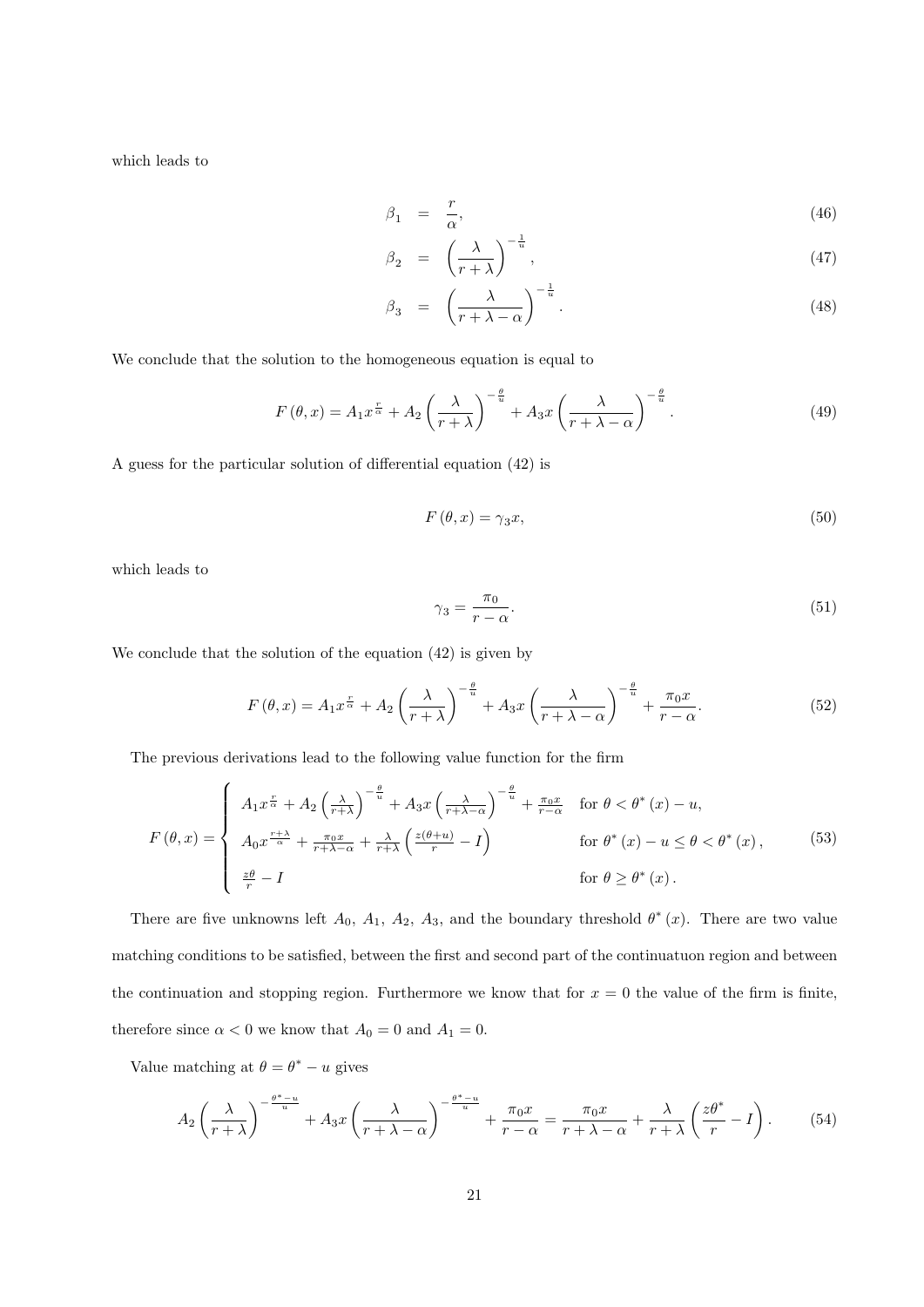Taking together terms with  $x$  gives

$$
A_3 x \left(\frac{\lambda}{r + \lambda - \alpha}\right)^{-\frac{\theta^* - u}{u}} + \frac{\pi_0 x}{r - \alpha} = \frac{\pi_0 x}{r + \lambda - \alpha},\tag{55}
$$

which leads to

$$
A_3 = -\frac{\pi_0}{r - \alpha} \left( \frac{\lambda}{r + \lambda - \alpha} \right)^{\frac{\theta^*}{u}}.
$$
\n(56)

The remainder terms are

$$
A_2 \left(\frac{\lambda}{r+\lambda}\right)^{-\frac{\theta^*-u}{u}} = \frac{\lambda}{r+\lambda} \left(\frac{z\theta^*}{r}-I\right),\tag{57}
$$

which gives

$$
A_2 = \left(\frac{\lambda}{r+\lambda}\right)^{\frac{\theta^*}{u}} \left(\frac{z\theta^*}{r} - I\right). \tag{58}
$$

Concluding we have that

$$
F(\theta, x) = \begin{cases} \left(\frac{\lambda}{r+\lambda}\right)^{\frac{\theta^*-\theta}{u}} \left(\frac{z\theta^*}{r} - I\right) + \left(1 - \left(\frac{\lambda}{r+\lambda-\alpha}\right)^{\frac{\theta^*-\theta}{u}}\right) \frac{\pi_0 x}{r-\alpha} & \text{for } \theta < \theta^* (x) - u, \\ \frac{\pi_0 x}{r+\lambda-\alpha} + \frac{\lambda}{r+\lambda} \left(\frac{z(\theta+u)}{r} - I\right) & \text{for } \theta^* (x) - u \le \theta < \theta^* (x), \\ \frac{z\theta}{r} - I & \text{for } \theta \ge \theta^* (x). \end{cases}
$$
(59)

Proof of Proposition 2 The threshold boundary can be found by solving the value matching condition between the second part of the continuation region and the stopping region:

$$
\frac{\pi_0 x}{r + \lambda - \alpha} + \frac{\lambda}{r + \lambda} \left( \frac{z(\theta + u)}{r} - I \right) = \frac{z\theta}{r} - I;
$$
\n(60)

Rewriting gives

$$
\theta^* (x) = \frac{r + \lambda}{r + \lambda - \alpha} \frac{\pi_0 x}{z} + \frac{\lambda u}{r} + \frac{rI}{z}.
$$
 (61)

Proof of Proposition 3 Assume that equation (1) is replaced by

$$
dx(t) = \alpha x dt + \sigma x d\omega(t), \qquad (62)
$$

where  $\alpha < 0$ ,  $\sigma > 0$ , and  $d\omega(t)$  is the increment of a Wiener process.

We can follow the same steps as in the proof of Proposition 1. The value of the firm in the stopping region will still be given by equation (71). Equation (79) will change into

$$
(r + \lambda) F(\theta, x) = \pi_0 x + \lambda \left( \frac{z(\theta + u)}{r} - I \right) + \alpha x \frac{\partial F(\theta, x)}{\partial x} + \frac{1}{2} \sigma^2 x^2 \frac{\partial^2 F(\theta, x)}{\partial x^2}.
$$
 (63)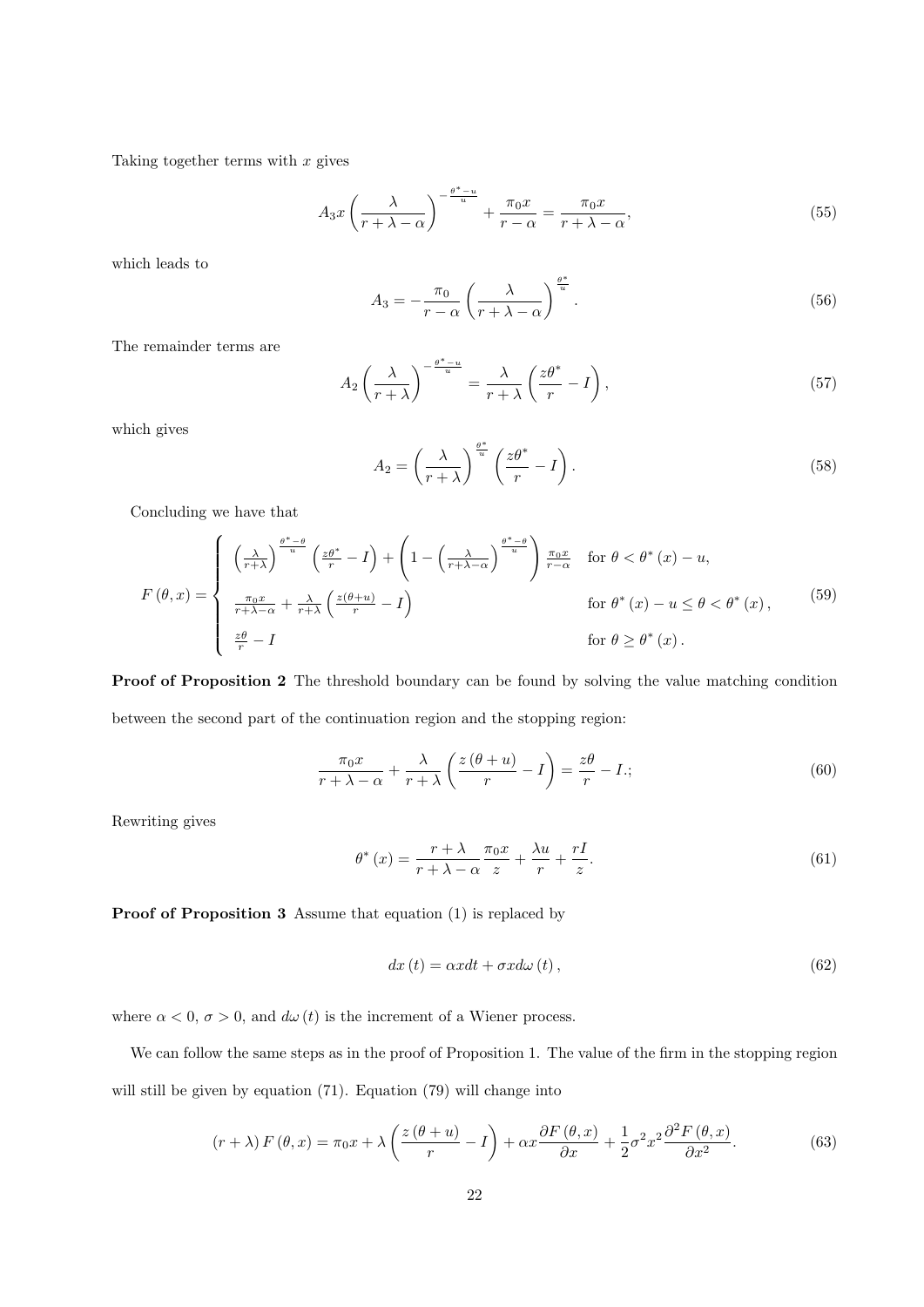It turns out that the solution to the homogeneous equation that is implied by this last equation is given by

$$
F(\theta, x) = B_1 x^{\epsilon_1} + B_2 x^{\epsilon_2},\tag{64}
$$

where  $\epsilon_1 > 1$  and  $\epsilon_2 < 0$  are the solutions of the following equation

$$
\frac{1}{2}\sigma^2 \epsilon (\epsilon - 1) + \alpha \epsilon - (r + \lambda) = 0.
$$
\n(65)

The same particular solution is still valid, so that the solution to (63) is given by

$$
F(\theta, x) = B_1 x^{\epsilon_1} + B_2 x^{\epsilon_2} + \frac{\pi_0 x}{r + \lambda - \alpha} + \frac{\lambda}{r + \lambda} \left( \frac{z(\theta + u)}{r} - I \right).
$$
 (66)

The differential equation for the first part of the continuation region now becomes

$$
(r + \lambda) F(\theta, x) = \pi_0 x + \lambda F(\theta + u, x) + \alpha x \frac{\partial F(\theta, x)}{\partial x} + \frac{1}{2} \sigma^2 x^2 \frac{\partial^2 F(\theta, x)}{\partial x^2}.
$$
 (67)

The solution to the implied homogeneous equation is given by

$$
F(\theta, t) = B_3 x^{\epsilon_3} + B_4 x^{\epsilon_4} + B_5 \left(\frac{\lambda}{r + \lambda}\right)^{-\frac{\theta}{u}} + B_6 x \left(\frac{\lambda}{r + \lambda - \alpha}\right)^{-\frac{\theta}{u}},\tag{68}
$$

with  $\epsilon_3 > 1$  and  $\epsilon_4 < 0$  the solutions of the equation

$$
\frac{1}{2}\sigma^2 \epsilon (\epsilon - 1) + \alpha \epsilon - r = 0.
$$
\n(69)

Concluding we have that

$$
F(\theta, x) = \begin{cases} B_3 x^{\epsilon_3} + B_4 x^{\epsilon_4} + B_5 \left(\frac{\lambda}{r+\lambda}\right)^{-\frac{\theta}{u}} + B_6 x \left(\frac{\lambda}{r+\lambda-\alpha}\right)^{-\frac{\theta}{u}} & \text{for } \theta < \theta^*(x) - u, \\ B_1 x^{\epsilon_1} + B_2 x^{\epsilon_2} + \frac{\pi_0 x}{r+\lambda-\alpha} + \frac{\lambda}{r+\lambda} \left(\frac{z(\theta+u)}{r} - I\right) & \text{for } \theta^*(x) - u \le \theta < \theta^*(x), \\ \frac{z\theta}{r} - I & \text{for } \theta \ge \theta^*(x). \end{cases}
$$
(70)

There are seven unknowns left  $B_1$ ,  $B_2$ ,  $B_3$ ,  $B_4$ ,  $B_5$ ,  $B_6$ , and the boundary threshold  $\theta^*(x)$ . There are two value matching conditions to be satisfied, between the first and second part of the continuatuon region and between the continuation and stopping region. Furthermore we know that for  $x = 0$  the value of the firm is finite, therefore since  $\epsilon_2 < 0$  and  $\epsilon_4 < 0$  we know that  $B_2 = 0$  and  $B_4 = 0$ . Moreover, by ruling out speculative bubbles (see Dixit and Pindyck (1994, p. 181) we have  $B_1 = 0$  and  $B_3 = 0$ . After substituting these values for  $B_1$ ,  $B_2$ ,  $B_3$ , and  $B_4$  we conclude that equation (70) is equivalent to equation (86) after substituting  $A_1 = 0$  and  $A_0 = 0$ . Therefore the solution for the problem with a geometric Brownian motion before the technology adoption is equal to the solution of the base model.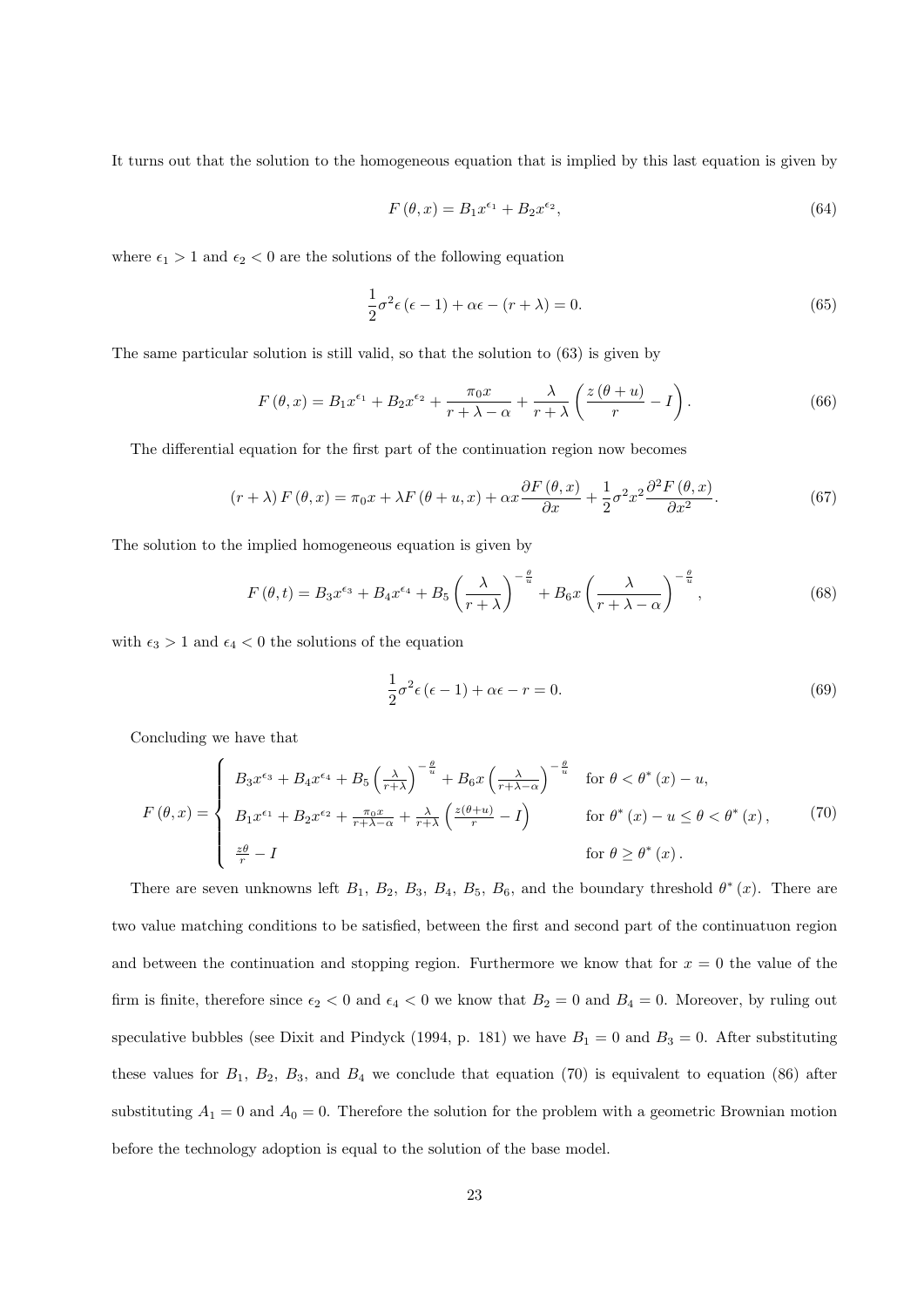## A.1 Proofs and Derivations for Robustness Sections 4.2, 4.3, 4.4

### A.1.1 Appendix Geometric Brownian Motion after Investment

The value of the firm in the stopping region is denoted by  $V(\theta)$  and is equal to

$$
V(\theta) = E_{\theta} \left[ \int_{t=0}^{\infty} z Y(t) (\theta) \exp(-rt) dt - I \right] Y(0) = \theta \right] = \frac{z\theta}{r - \mu} - I.
$$
 (71)

The functional form of the value function in the first part of the continuation region is the same as for the main model. Straightforward derivations show that the value function in the second part of the continuation region is equal to

$$
F(\theta, x) = A_0 x^{\frac{r+\lambda}{\alpha}} + \frac{\pi_0 x}{r+\lambda - \alpha} + \frac{\lambda}{r+\lambda} \left( \frac{z(\theta + u)}{r-\mu} - I \right)
$$
(72)

$$
F(\theta, x) = \begin{cases} A_1 x^{\frac{r}{\alpha}} + A_2 \left(\frac{\lambda}{r+\lambda}\right)^{-\frac{\theta}{u}} + A_3 x \left(\frac{\lambda}{r+\lambda-\alpha}\right)^{-\frac{\theta}{u}} + \frac{\pi_0 x}{r-\alpha} & \text{for } \theta < \theta^*(x) - u, \\ A_0 x^{\frac{r+\lambda}{\alpha}} + \frac{\pi_0 x}{r+\lambda-\alpha} + \frac{\lambda}{r+\lambda} \left(\frac{z(\theta+u)}{r-\mu} - I\right) & \text{for } \theta^*(x) - u \le \theta < \theta^*(x), \\ \frac{z\theta}{r-\mu} - I & \text{for } \theta \ge \theta^*(x). \end{cases}
$$
(73)

Include derivations and arguments for the constants.

#### A.1.2 Appendix - Keep old product alive

The value of the firm in the stopping region is now not only depending on  $\theta$  but also on x. The value function, denoted by  $V(\theta, x)$ , is equal to

$$
V(\theta, x) = \int_{t=0}^{\infty} \pi_1(\theta, x) \exp(-rt) dt - I
$$
\n(74)

$$
= \frac{\tilde{\pi}_0 x}{r - \alpha} + \frac{\tilde{z}\theta}{r} - I \tag{75}
$$

$$
= \frac{\theta (1 - \gamma q_1 - \eta q_0) q_1}{r} + \frac{x(t) (1 - \gamma q_0 - \eta q_1) q_0}{r - \alpha} - I \tag{76}
$$

In the second part of the continuation the following Bellman equation should hold

$$
rF\left(\theta,x\right) = \pi_0 x + \lim_{dt \downarrow 0} \frac{1}{dt} E\left[dF\left(\theta,x\right)\right].\tag{77}
$$

Using Itô's lemma we find

$$
E\left[dF\left(\theta,x\right)\right] = \alpha x \frac{\partial F\left(\theta,x\right)}{\partial x} dt + \lambda dt \left(V\left(\theta+u,x\right)-F\left(\theta,x\right)\right) + o\left(dt\right). \tag{78}
$$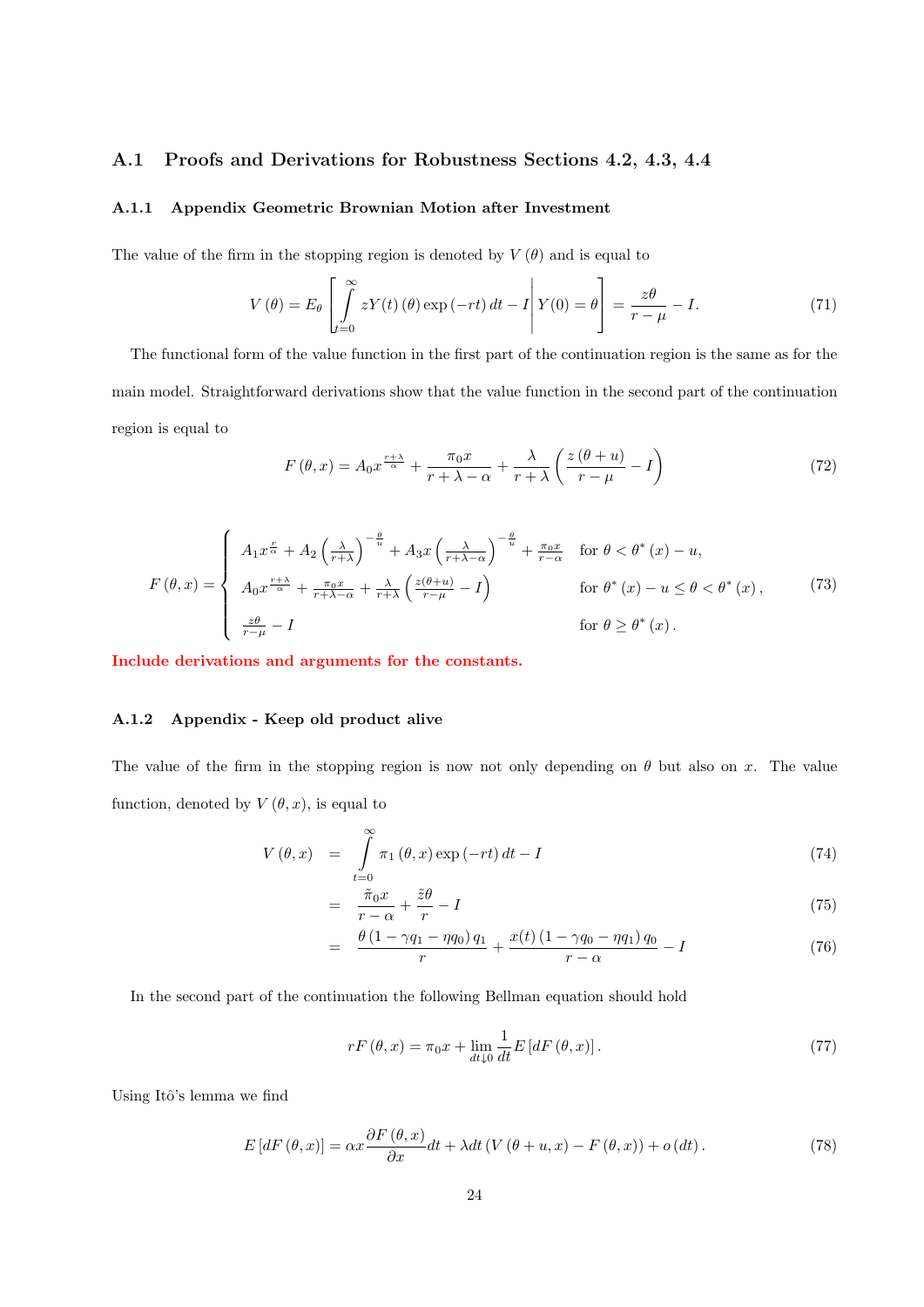Substitution of (71) and (78) into equation (77) gives

$$
(r + \lambda) F(\theta, x) = \pi_0 x + \lambda \left( \frac{\tilde{\pi}_0 x}{r - \alpha} + \frac{\tilde{z}(\theta + u)}{r} - I \right) + \alpha x \frac{\partial F(\theta, x)}{\partial x}.
$$
 (79)

As before the solution to the homogeneous differential equation implied by equation (79) is equal to

$$
F(\theta, t) = A_0 x^{\frac{r+\lambda}{\alpha}}.
$$
\n(80)

A guess for the particular solution of differential equation (79) is

$$
F(\theta, t) = \gamma_0 x + \gamma_1 \theta + \gamma_2,\tag{81}
$$

which leads to

$$
\gamma_0 = \frac{1}{r + \lambda - \alpha} \left[ \pi_0 + \frac{\lambda \tilde{\pi}_0}{r - \alpha} \right],\tag{82}
$$

$$
\gamma_1 = \frac{\lambda}{r + \lambda} \frac{z}{r},\tag{83}
$$

$$
\gamma_2 = \frac{\lambda}{r + \lambda} \left( \frac{\tilde{z}u}{r} - I \right). \tag{84}
$$

We conclude that the solution of the equation (79) is given by

$$
F(\theta, x) = A_0 x^{\frac{r+\lambda}{\alpha}} + \frac{x}{r+\lambda-\alpha} \left[ \pi_0 + \frac{\lambda \tilde{\pi}_0}{r-\alpha} \right] + \frac{\lambda}{r+\lambda} \left( \frac{\tilde{z}(\theta+u)}{r} - I \right).
$$
 (85)

### Same as in main case? Check derivations

This leads to the following value function for the firm

$$
F(\theta, x) = \begin{cases} A_1 x^{\frac{r}{\alpha}} + A_2 \left(\frac{\lambda}{r+\lambda}\right)^{-\frac{\theta}{u}} + A_3 x \left(\frac{\lambda}{r+\lambda-\alpha}\right)^{-\frac{\theta}{u}} + \frac{\pi_0 x}{r-\alpha} & \text{for } \theta < \theta^*(x) - u, \\ A_0 x^{\frac{r+\lambda}{\alpha}} + \frac{\pi_0 x}{r+\lambda-\alpha} + \frac{\lambda}{r+\lambda-\alpha} \left[\frac{\tilde{\pi}_0 x}{r-\alpha}\right] + \frac{\lambda}{r+\lambda} \left(\frac{\tilde{z}(\theta+u)}{r} - I\right), & \text{for } \theta \ge \theta^*(x). \end{cases}
$$
(86)

#### Derive and argue five unknowns

The threshold boundary can be found by solving the value matching condition between the second part of the continuation region and the stopping region:

$$
\frac{x}{r+\lambda-\alpha}\left[\pi_0+\frac{\lambda\tilde{\pi}_0}{r-\alpha}\right]+\frac{\lambda}{r+\lambda}\left(\frac{\tilde{z}(\theta+u)}{r}-I\right)=\frac{\tilde{\pi_0}x}{r-\alpha}+\frac{\tilde{z}\theta}{r}-I\,,\tag{87}
$$

Rewriting gives

$$
\theta^* (x) = \left(\frac{r+\lambda}{r+\lambda-\alpha}\right) \frac{(\pi_0-\tilde{\pi}_0)x}{\tilde{z}} + \frac{\lambda u}{r} + \frac{rI}{\tilde{z}}.
$$
 (88)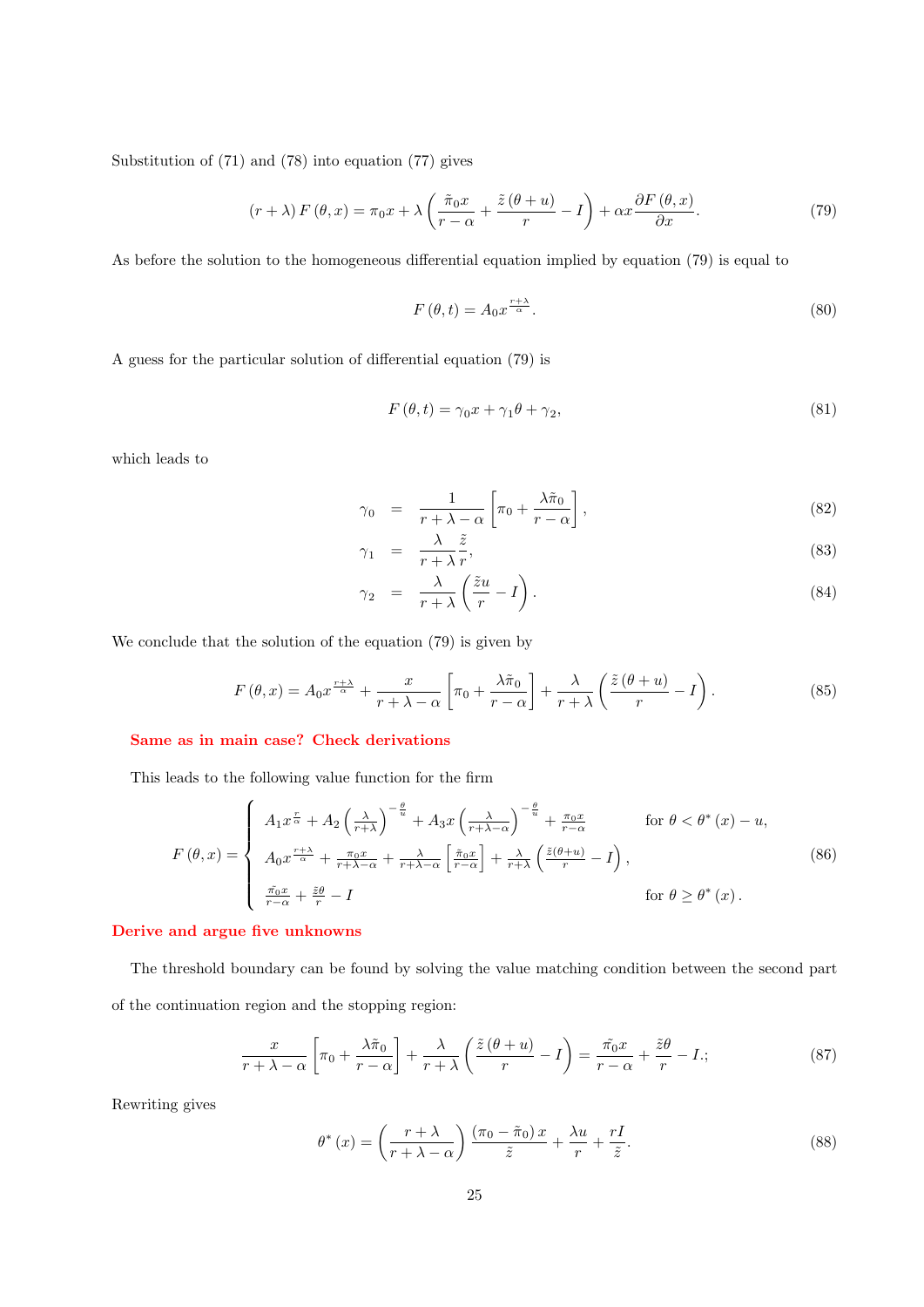If we insert  $\pi_0$ ,  $\tilde{\pi}_0$  and  $\tilde{z}$  into the threshold expression we get:

$$
\theta^*(x) = \left(\frac{r+\lambda}{r+\lambda-\alpha}\right) \frac{(\eta q_0 q_1) x}{(1-\gamma q_1 - \eta q_0) q_1} + \frac{\lambda u}{r} + \frac{rI}{(1-\gamma q_1 - \eta q_0) q_1}.\tag{89}
$$

#### A.1.3 Appendix - Non-linear in  $\theta$

#### Do the comparative statics for the threshold curve.

First comparative statics results:

Define  $g(.) = \left(\frac{\lambda}{r+\lambda}\right) \frac{z(\theta^*+u)^b}{r} - \frac{z\theta^{*,b}}{r} + \frac{\pi_0 x}{r+\lambda-\alpha} + \left(\frac{r}{r+\lambda}\right)I$ 

$$
\frac{\partial g}{\partial \alpha} = \pi_0 x \left[ \frac{1 + \alpha (r + \lambda - \alpha)}{(r + \lambda - \alpha)^2} \right]
$$
\n(90)

It holds that  $\frac{\partial g}{\partial \alpha} < 0$  if  $\alpha < \alpha_2$  and  $\frac{\partial g}{\partial \alpha} < 0$  if  $\alpha_2 \le \alpha \le 0$ , where  $\alpha_2 = \frac{1}{2} \left( r + \lambda - \sqrt{(\lambda + r)^2 + 4} \right)$ .

Proof: The sign of  $\frac{\partial g}{\partial \alpha}$  depends on the sign of  $1 + \alpha(r + \lambda - \alpha)$  as all other terms are positive. We define  $Q(\alpha) = 1 + \alpha(r + \lambda - \alpha)$ , which is a downward pointing parabola for which it holds that  $Q(0) = 1$ ,  $Q'(\alpha) > 0$ for  $\alpha \leq 0$  and  $Q(\alpha) = 0$  for  $\alpha_{1,2} = \frac{1}{2} \left( r + \lambda + \sqrt{4 + (r + \lambda)^2} \right)$ .

It can easily be concluded that  $\frac{\partial g}{\partial I} > 0$ ,  $\frac{\partial g}{\partial \pi_0} > 0$ ,

# References

- BALCER, Y. AND S. A. LIPPMAN (1984). Technological expectations and adoption of improved technology. Journal of Economic Theory, 34, 292–318.
- CHO, S.-H. AND K. F. MCCARDLE (2009). The adoption of multiple dependent technologies. Operations Research, 57, 157–169.
- DIXIT, A. K. AND R. S. PINDYCK (1994). Investment Under Uncertainty. Princeton University Press, Princeton, New Jersey, United States of America.
- FARZIN, Y. H., K. J. M. HUISMAN, AND P. M. KORT (1998). Optimal timing of technology adoption. Journal of Economic Dynamics & Control, 22, 779–799.